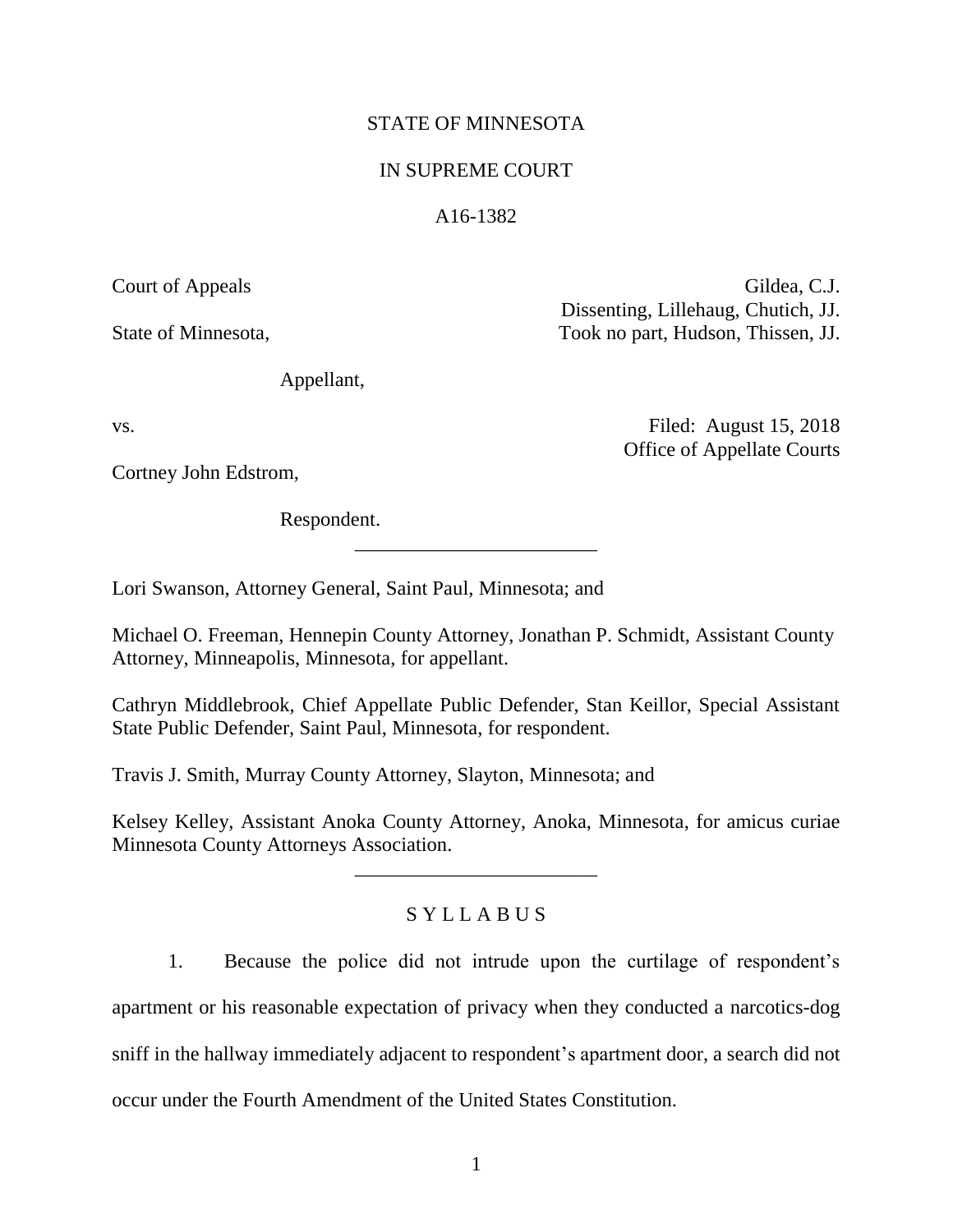2. Because police were lawfully present in the hallway outside respondent's apartment and had a reasonable, articulable suspicion of criminal activity, the narcotics-dog sniff of the hallway immediately adjacent to respondent's apartment door did not violate Article I, Section 10 of the Minnesota Constitution.

Affirmed in part, reversed in part, and remanded.

## O P I N I O N

GILDEA, Chief Justice.

The question presented in this case is whether a warrantless narcotics-dog sniff in the hallway outside respondent's apartment violated respondent's right to be free from unreasonable searches under the United States or Minnesota Constitution. The district court concluded that the dog sniff did not violate respondent's right under either constitution. The court of appeals agreed with the district court that the dog sniff did not occur within the curtilage of respondent's apartment, but the court of appeals nevertheless reversed respondent's convictions, holding that the dog sniff violated respondent's rights under both the United States Constitution and the Minnesota Constitution. Because we conclude that the police did not intrude upon the curtilage of respondent's apartment or violate respondent's reasonable expectation of privacy, we hold that the narcotics-dog sniff did not constitute a search under the Fourth Amendment. We further hold that because the police were lawfully present in the hallway and had a reasonable, articulable suspicion of criminal activity, the narcotics-dog sniff did not violate Article I, Section 10 of the Minnesota Constitution. Accordingly, we affirm in part and reverse in part and remand to the court of appeals.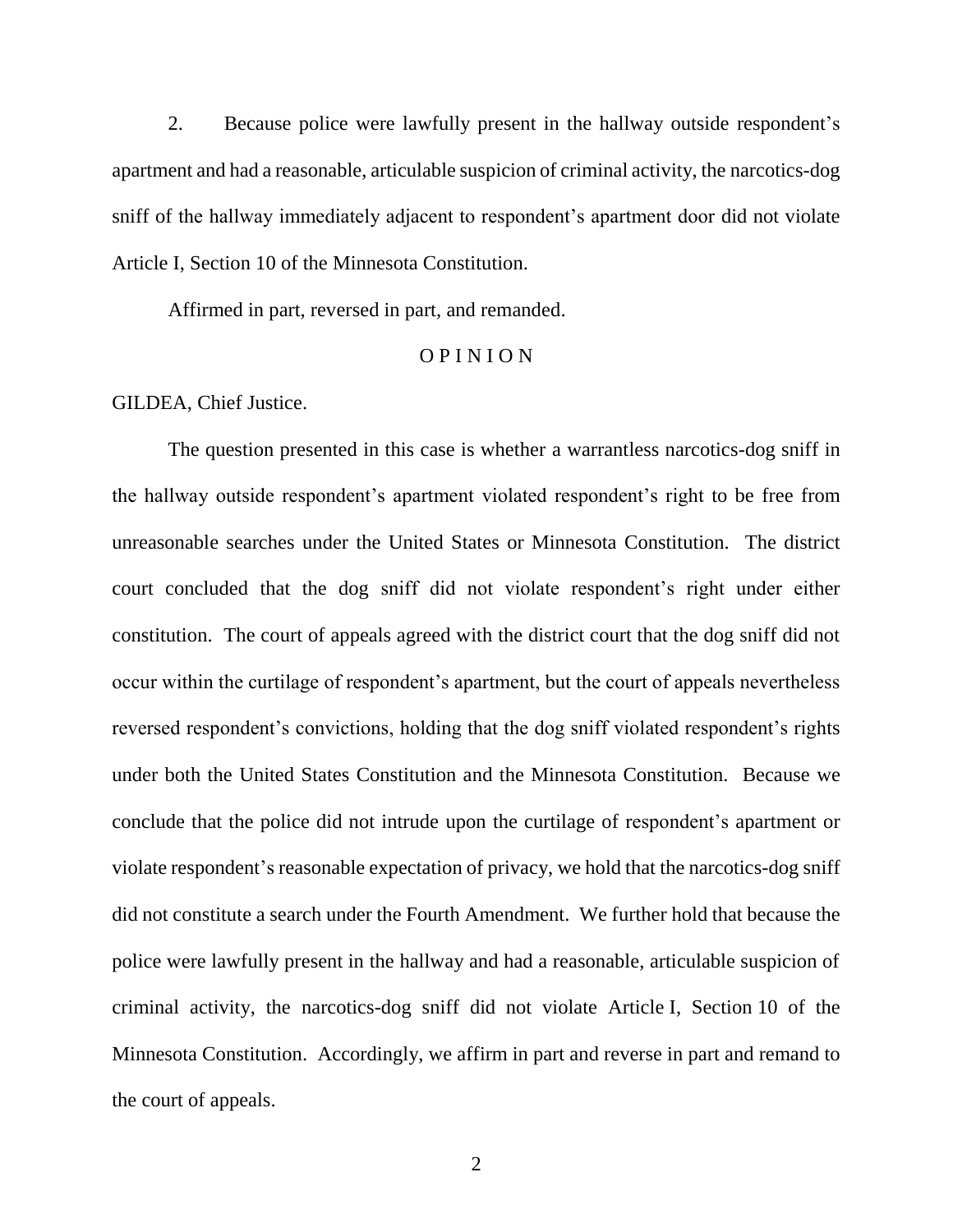## **FACTS**

In October 2015, a confidential informant told police that respondent Cortney John Edstrom was selling methamphetamine out of a Brooklyn Park apartment building. The informant also said that Edstrom lived on the third floor of the building, drove a black Cadillac sedan, and that the informant had seen Edstrom with a pistol in the past 3 months. Police showed the informant a photo of Edstrom, and the informant confirmed that the man in the photo was the man selling methamphetamine.

Police corroborated the informant's tip. Specifically, using vehicle registration records, police confirmed that Edstrom owned a black Cadillac, and they determined the license plate number that belonged to that Cadillac. Police later saw Edstrom's black Cadillac with the matching license plate number parked in the parking lot of the apartment building the informant described. When police reviewed the resident directory for that building, they learned that a person Edstrom had listed as an emergency contact lived in apartment 305.

Based on the information described above, police conducted a warrantless, narcotics-dog sniff at the apartment building. After entering the building, officers led a narcotics-sniffing dog to the third-floor hallway. There, the dog sniffed other doors in the hallway on the way to apartment 305 but did not alert. When the dog sniffed the door seam of apartment 305, the dog alerted to the presence of narcotics. <sup>1</sup>

<sup>1</sup> The parties do not dispute that the dog was in the hallway immediately adjacent to Edstrom's apartment door when he sniffed and alerted. But beyond stating in the search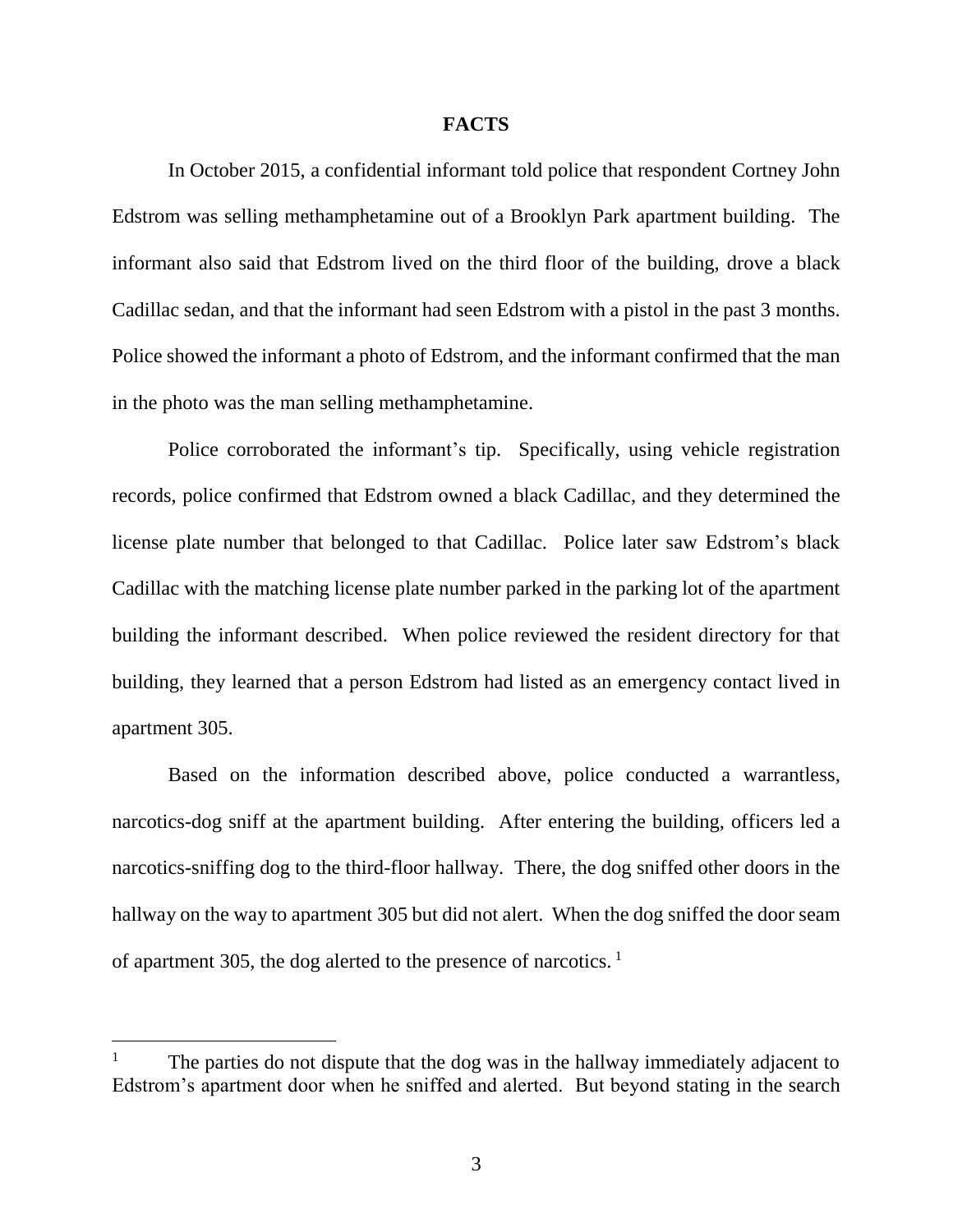Following the dog sniff, police applied for and received a search warrant for apartment 305. The affidavit in support of the warrant included a report on the dog sniff and the fact that the dog alerted to the presence of narcotics when it sniffed the door seam of the apartment.

When the police executed the search warrant, Edstrom was in the apartment. Police found several firearms, ammunition, scales with methamphetamine residue, marijuana, and approximately 226 grams of methamphetamine. They also found many personal items that belonged to Edstrom.<sup>2</sup>

Based on the evidence discovered in the search of apartment 305, the State of Minnesota charged Edstrom with first-degree sale of methamphetamine, Minn. Stat. § 152.021, subd. 1(1) (2014); first-degree possession of methamphetamine, Minn. Stat. § 152.021, subd. 2(a)(1) (2014); possession of a firearm by a prohibited person, Minn. Stat. § 624.713, subd. 1(2) (2014); and fifth-degree possession of methamphetamine, Minn. Stat. § 152.025, subd. 2(a)(1) (2014).

Edstrom filed a motion to suppress the items found during the execution of the search warrant. Edstrom argued that the narcotics-dog sniff violated his constitutional right to be free from unreasonable searches and that without the dog sniff, the search warrant

warrant application that the dog "provided a positive alert for narcotics at the door seam" of the apartment, the record does not describe where precisely the dog sniffed.

<sup>&</sup>lt;sup>2</sup> The record indicates that Edstrom was living in apartment 305 when the police conducted the narcotics-dog sniff. The State does not suggest otherwise. As a result, we will refer to apartment 305 as Edstrom's apartment.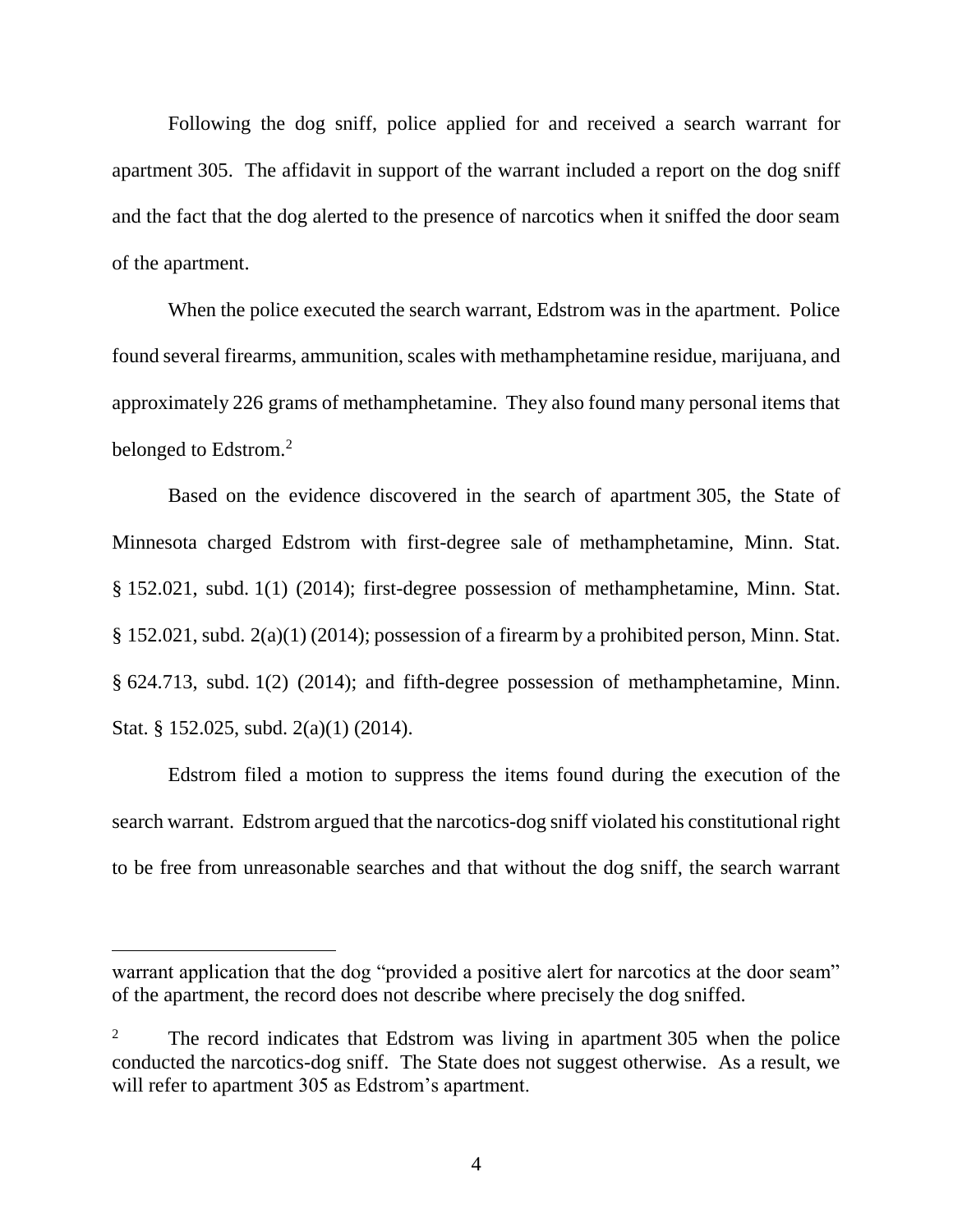was not supported by probable cause. At the suppression hearing, in addition to offering testimony about the circumstances of the dog sniff, the State offered testimony about the Knox Box that the police used to enter the apartment building.

This testimony established that a Knox Box is a locked key box that an apartment building owner in Brooklyn Park may choose to have installed on the outside of a building.<sup>3</sup> Anyone with a key to open the Knox Box can access a set of keys for a building. Building owners typically install a Knox Box to facilitate law enforcement access in cases of medical emergencies, criminal complaints, tenant disputes, foot patrols to become familiar with the layout of the building, and dog sniffs. Building owners are generally aware that police occasionally enter their buildings via these boxes.

The district court denied Edstrom's motion to suppress. The court concluded that Edstrom did not have a reasonable expectation of privacy in the area of the hallway outside his apartment. The court also concluded that because the hallway outside Edstrom's apartment was a common area, it was not in the curtilage of the apartment.

The case then proceeded to trial, and the jury found Edstrom guilty of first-degree and fifth-degree possession of a controlled substance, and possession of a firearm by a prohibited person.<sup>4</sup> The district court convicted Edstrom of these three offenses and sentenced him to 134 months in prison.

<sup>&</sup>lt;sup>3</sup> The record establishes that most apartment buildings in Brooklyn Park have Knox Boxes and that each Brooklyn Park police officer has a key to open the Knox Boxes.

<sup>&</sup>lt;sup>4</sup> The jury acquitted Edstrom of first-degree sale of methamphetamine.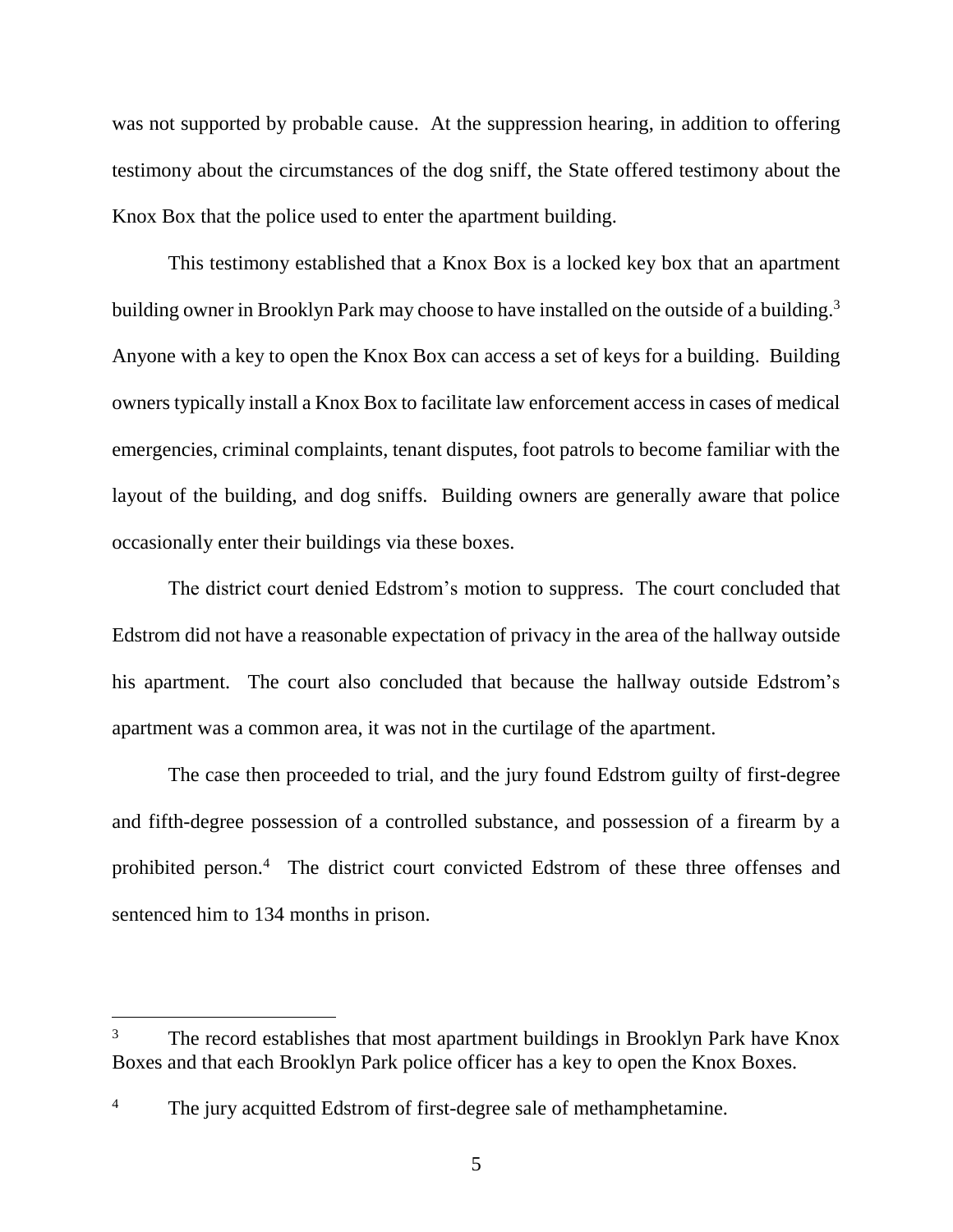Edstrom appealed and the court of appeals reversed his convictions. *State v. Edstrom*, 901 N.W.2d 455, 458 (Minn. App. 2017). The court of appeals first concluded that because the area outside Edstrom's apartment door was not curtilage, no search occurred under a property-rights analysis of the Fourth Amendment. *Id.* at 460–61. But, relying on Justice Kagan's concurrence in *Florida v. Jardines*, 569 U.S. 1, 12–15 (2013), the court of appeals concluded that the narcotics-dog sniff was a search under the Fourth Amendment because it violated Edstrom's reasonable expectations of privacy. *Edstrom*, 901 N.W.2d at 462–63.

The court of appeals further concluded that under the Minnesota Constitution, a search of Edstrom's home occurred, and that absent exigent circumstances or consent, a warrantless search of a private residence was unreasonable. *Edstrom*, 901 N.W.2d at 464. The court acknowledged that before *Jardines*, we had held that under the Minnesota Constitution, " 'police [only] need[] reasonable, articulable suspicion to use [a] narcoticsdetection dog in the common hallway outside [an] apartment.' " *Id.* (quoting *State v. Davis*, 732 N.W.2d 173, 175 (Minn. 2007)). But, because Edstrom's apartment building was secured, the court of appeals concluded that *Davis* "d[id] not guide [its] decision." *Id.* The court then went on to hold that the district court should have suppressed evidence obtained as a result of the dog's positive alert because police did not have a warrant for the dog sniff and no exception to the warrant requirement applied. *Id.* at 465. And "because the dog's positive alert was essential to probable cause for the warrant," the court further held that the district court erred by denying Edstrom's motion to suppress. *Id.*

We granted the State's petition for review.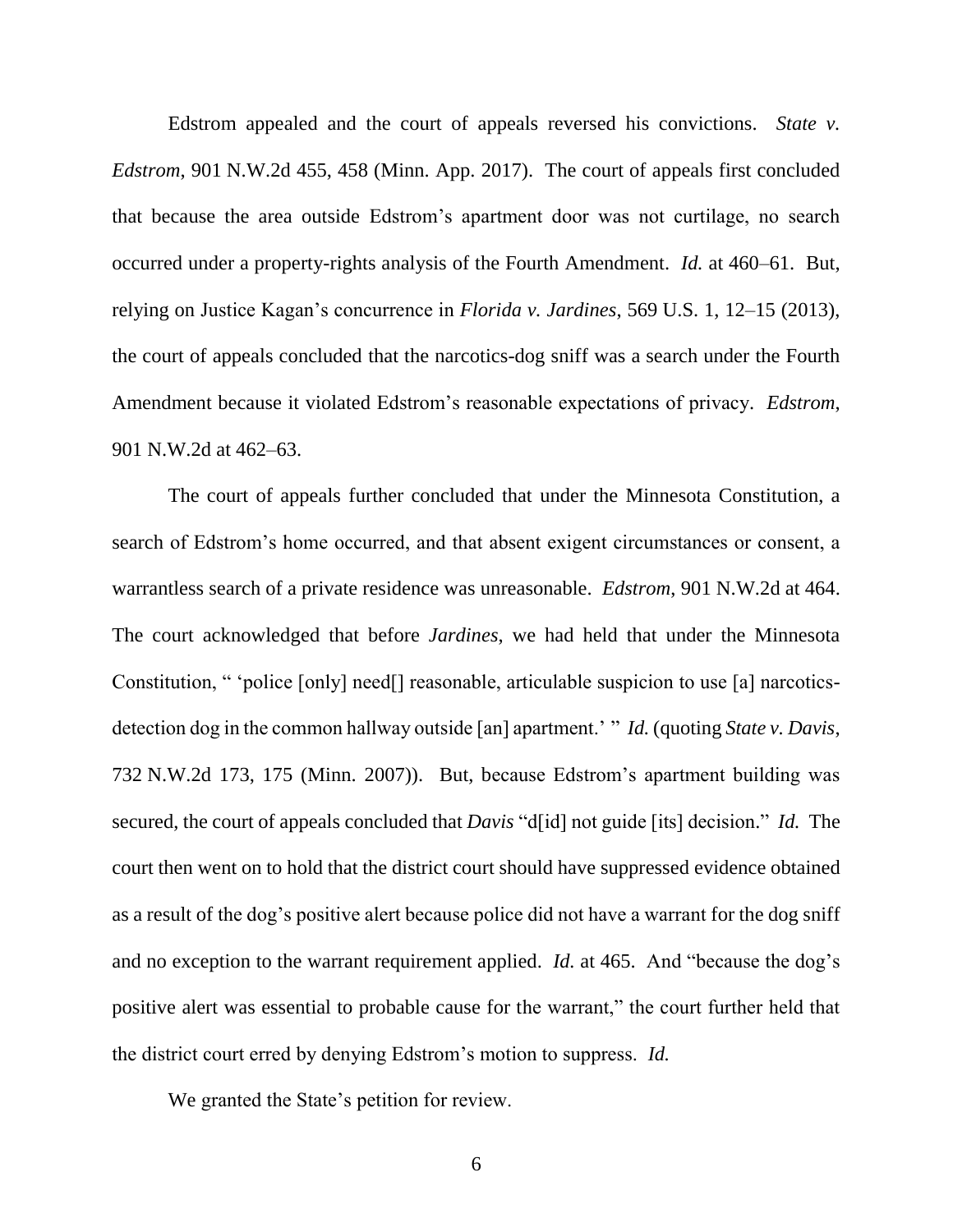## **ANALYSIS**

On appeal, the State argues that the district court properly denied Edstrom's motion to suppress evidence obtained while executing the search warrant for his apartment. When considering the denial of a pretrial motion to suppress, we review the district court's factual findings for clear error and its legal conclusions de novo. *State v. Molnau*, 904 N.W.2d 449, 451 (Minn. 2017). The State bears the burden of establishing that the challenged evidence was obtained in accordance with the constitution. *State ex rel. Rasmussen v. Tahash*, 141 N.W.2d 3, 13–14 (Minn. 1965). A defendant, however, bears the threshold burden of proving that he or she has a right protected by the constitution. *State v. Gail*, 713 N.W.2d 851, 859–60 (Minn. 2006) (rejecting the defendant's claim that cell phone records should have been suppressed because he did "not me[e]t his burden of showing he had a subjective expectation of privacy in the cell phone records").

Edstrom challenges the warrantless narcotics-dog sniff under both the United States and Minnesota Constitutions. The Minnesota Constitution cannot provide less protection than the United States Constitution, but it can provide greater protection. *See Kahn v. Griffin*, 701 N.W.2d 815, 824 (Minn. 2005). As a result, we first assess Edstrom's rights under the United States Constitution, and then turn to the Minnesota Constitution.

I.

The Fourth Amendment to the United States Constitution provides "[t]he right of the people to be secure in their persons, houses, papers, and effects, against unreasonable searches and seizures, shall not be violated." U.S. Const. amend. IV. A search conducted without a warrant or under a recognized exception to the warrant requirement is generally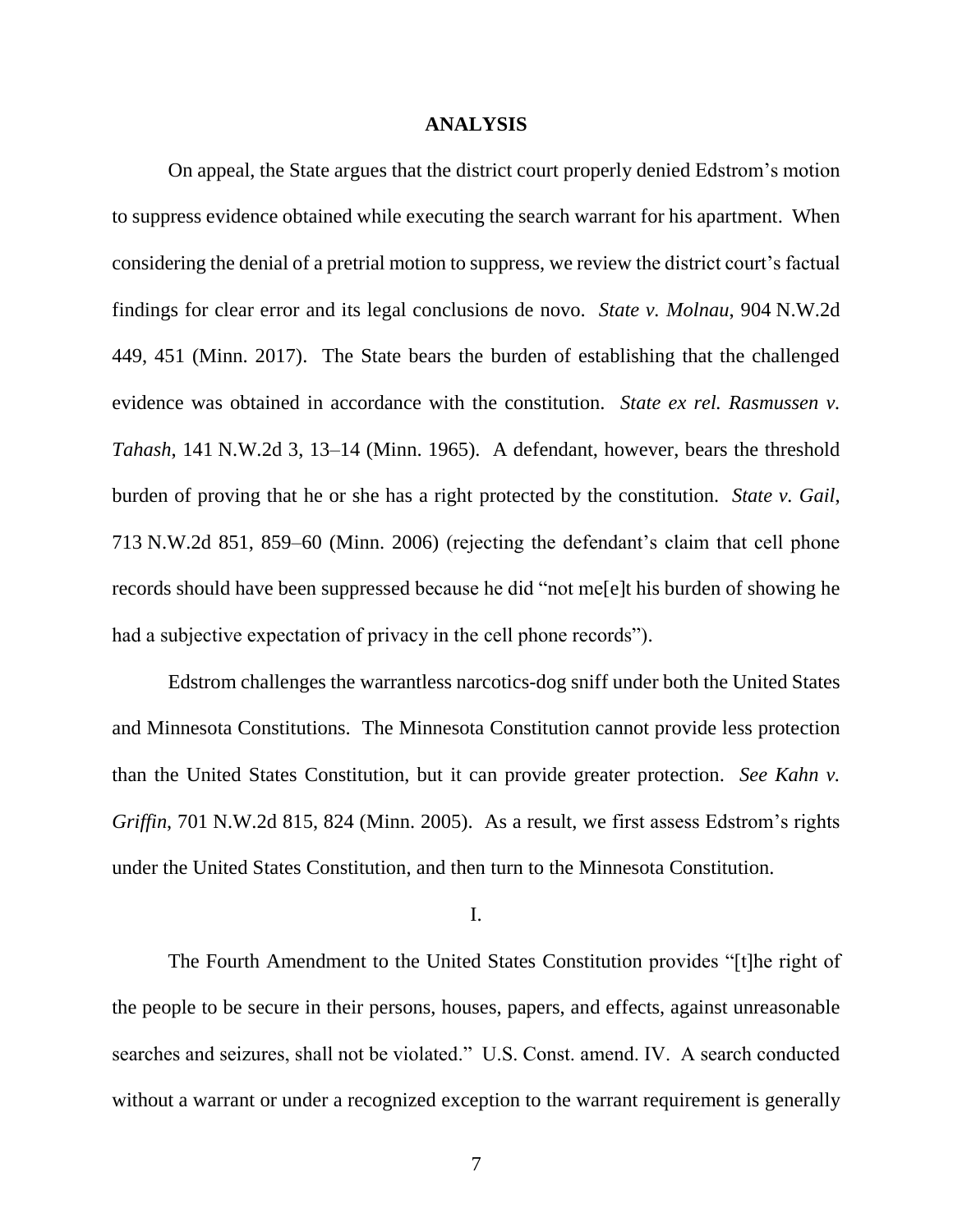unreasonable. *Katz v. United States*, 389 U.S. 347, 357 (1967); *see Birchfield v. North Dakota*, 579 U.S. \_\_\_, \_\_\_, 136 S. Ct. 2160, 2173 (2016). The parties disagree whether a search occurred when officers performed a narcotics-dog sniff in the hallway immediately adjacent to Edstrom's apartment door.

Precedent from the Supreme Court indicates that a search for purposes of the Fourth Amendment occurs in two circumstances. First, there can be a search when the government physically intrudes onto a constitutionally protected area. *United States v. Jones*, 565 U.S. 400, 406–07 n.3 (2012). Second, there can be a search when the government intrudes upon a person's reasonable expectation of privacy. *Smith v. Maryland*, 442 U.S. 735, 739–40 (1979). Because a search under the United States Constitution can occur if one or both criteria are satisfied, *see Jones*, 565 U.S. at 406–08 (recognizing that *Katz* did not erode the property-based protections of the Fourth Amendment but augmented them), we examine both whether the dog sniff trespassed onto a constitutionally protected area and whether the dog sniff invaded Edstrom's reasonable expectation of privacy.

## A.

We turn first to the question of whether the area outside Edstrom's apartment door is a constitutionally protected area. A person's home is clearly a constitutionally protected area. *See* U.S. Const. amend. IV. And an area outside the home may be considered "part of the home itself" if it constitutes curtilage. *Oliver v. United States*, 466 U.S. 170, 180 (1984). If the police bring a narcotics-sniffing dog on the curtilage of a home, a search occurs under the Fourth Amendment. *Florida v. Jardines*, 569 U.S. 1, 11–12 (2013).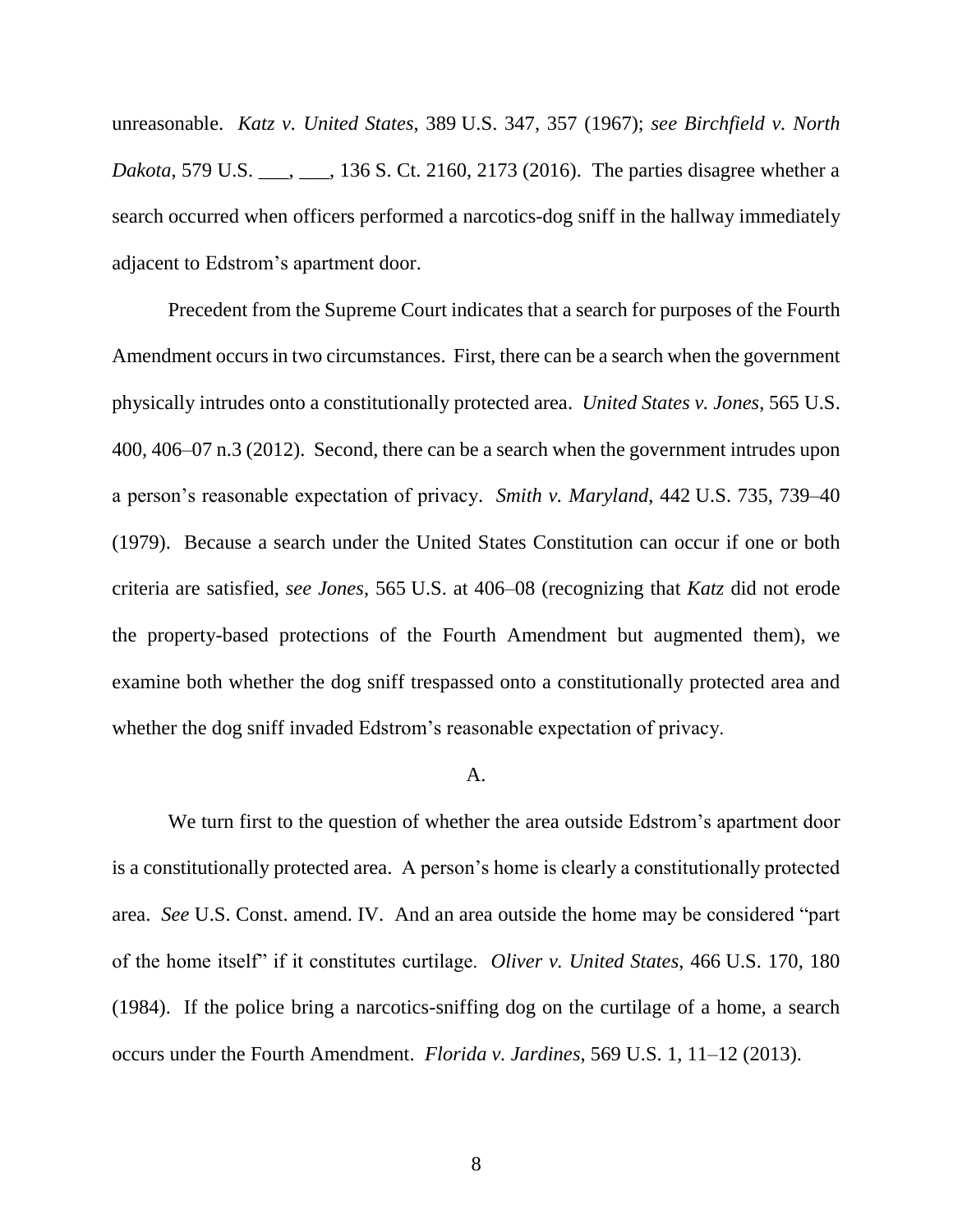The parties dispute whether the dog sniffed in the curtilage of Edstrom's home. The State contends that because Edstrom's apartment door opens onto a common hallway and the dog was standing in the common hallway when he sniffed immediately outside Edstrom's apartment door, the area is not in the curtilage of Edstrom's apartment. Edstrom argues that because the dog sniffed the door and the door seam and because a tenant "is certainly entitled to a degree of privacy immediately outside his or her door," the sniff occurred in a constitutionally protected area.

To determine whether an area is curtilage, "we look to 'whether the area in question is so intimately tied to the home itself that it should be placed under the home's "umbrella" of Fourth Amendment protection.' " *State v. Chute*, 908 N.W.2d 578, 584 (Minn. 2018) (quoting *United States v. Dunn*, 480 U.S. 294, 301 (1987)); *see also* 4 William Blackstone, Commentaries \*223, \*225–26 (discussing curtilage). The curtilage of a home is defined "by reference to factors that determine whether an individual reasonably may expect that an area immediately adjacent to the home will remain private." *Oliver*, 466 U.S. at 180. The "central component . . . [is] whether the area harbors the intimate activity associated with the sanctity of a [person's] home and the privacies of life." *Dunn*, 480 U.S. at 300 (citation omitted) (internal quotation marks omitted). Defining the exact contours of curtilage is a fact-intensive inquiry, s*ee id.* at 301, but it is often " 'easily understood from our daily experience.' " *Jardines*, 569 U.S. at 7 (quoting *Oliver*, 466 U.S. at 182 n.12).

The Supreme Court has identified four factors (the *Dunn* factors) that are helpful in determining whether an area is so closely associated with the home that the protections of the Fourth Amendment extend to it: (1) the proximity to the home; (2) whether it is fenced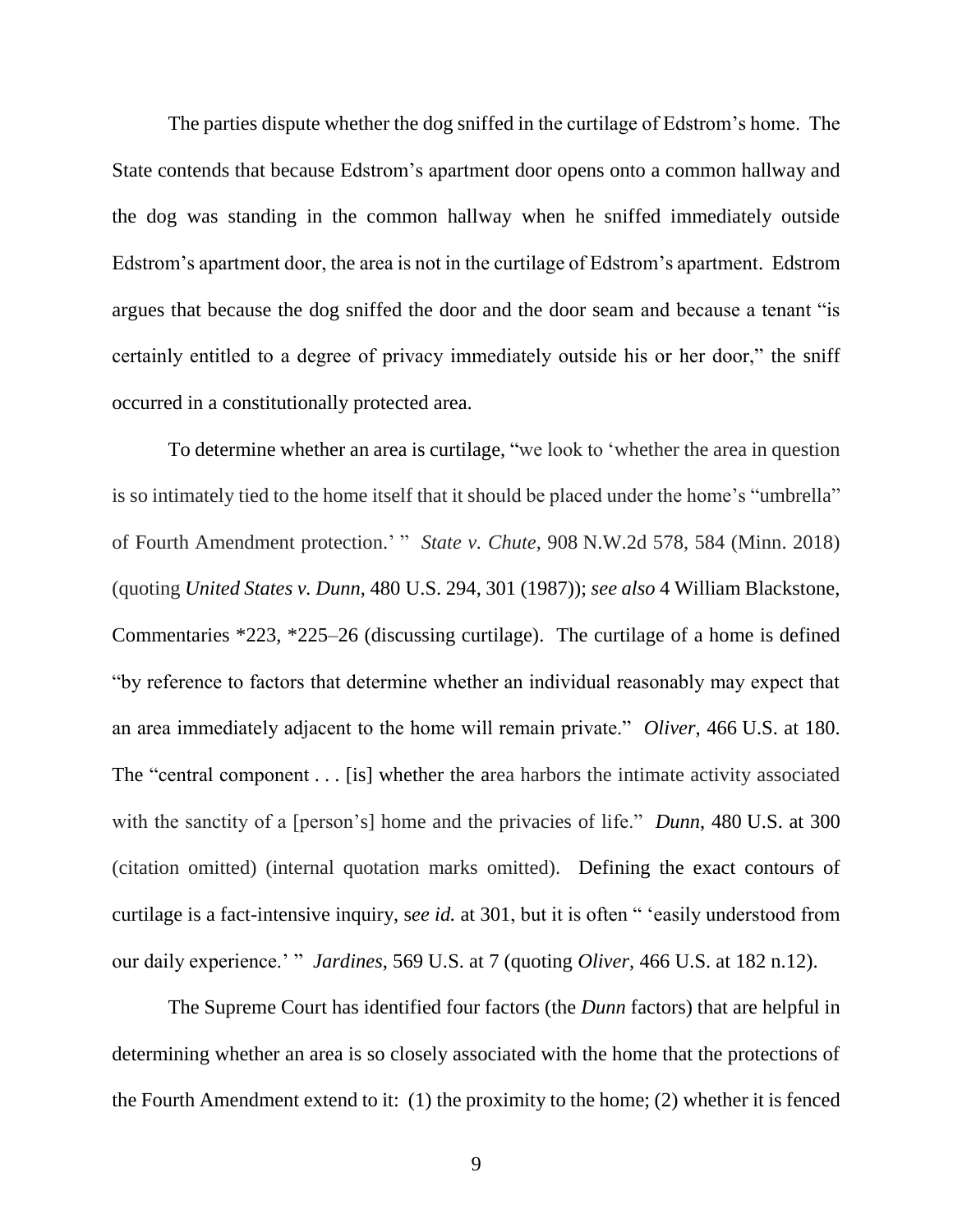with the home; (3) what the area is used for; and (4) any steps taken to obscure activities in the area from passersby. *Dunn*, 480 U.S. at 301.<sup>5</sup>

The first factor suggests that the hallway immediately adjacent to Edstrom's apartment door could be part of the curtilage of the apartment. This area is physically very close to his home—it is immediately adjacent. But the rest of the *Dunn* factors support the conclusion that the area immediately outside the apartment door is not curtilage. *See Lindsey v. State*, 127 A.3d 627, 642–43 (Md. Ct. Spec. App. 2015) (applying the *Dunn* factors and holding that a narcotics-dog sniff in the hallway outside the defendant's apartment did not occur in the curtilage of that apartment in part because "the area was observable by a passerby" and the intimate activities of the home did not extend to the hallway outside the defendant's apartment). The area outside the door is not fenced or otherwise enclosed with the home. It is effectively part of a common hallway and nothing physically separates the area from the rest of the hallway. The area immediately in front of the apartment door is used for ingress and egress to the apartment. But the record does not establish that Edstrom used the area outside the door or that this area is anything other than the common hallway.

 $\overline{a}$ 

<sup>&</sup>lt;sup>5</sup> While these factors provide an analytical tool, both the Supreme Court and our court have determined whether an area is curtilage without applying the *Dunn* factors. *See Collins v. Virginia*, 584 U.S. \_\_\_, \_\_\_, 138 S. Ct. 1663, 1670–71 (2018); *Jardines*, 569 U.S. at 6–7; *State v. Milton*, 821 N.W.2d 789, 798–800 (Minn. 2012).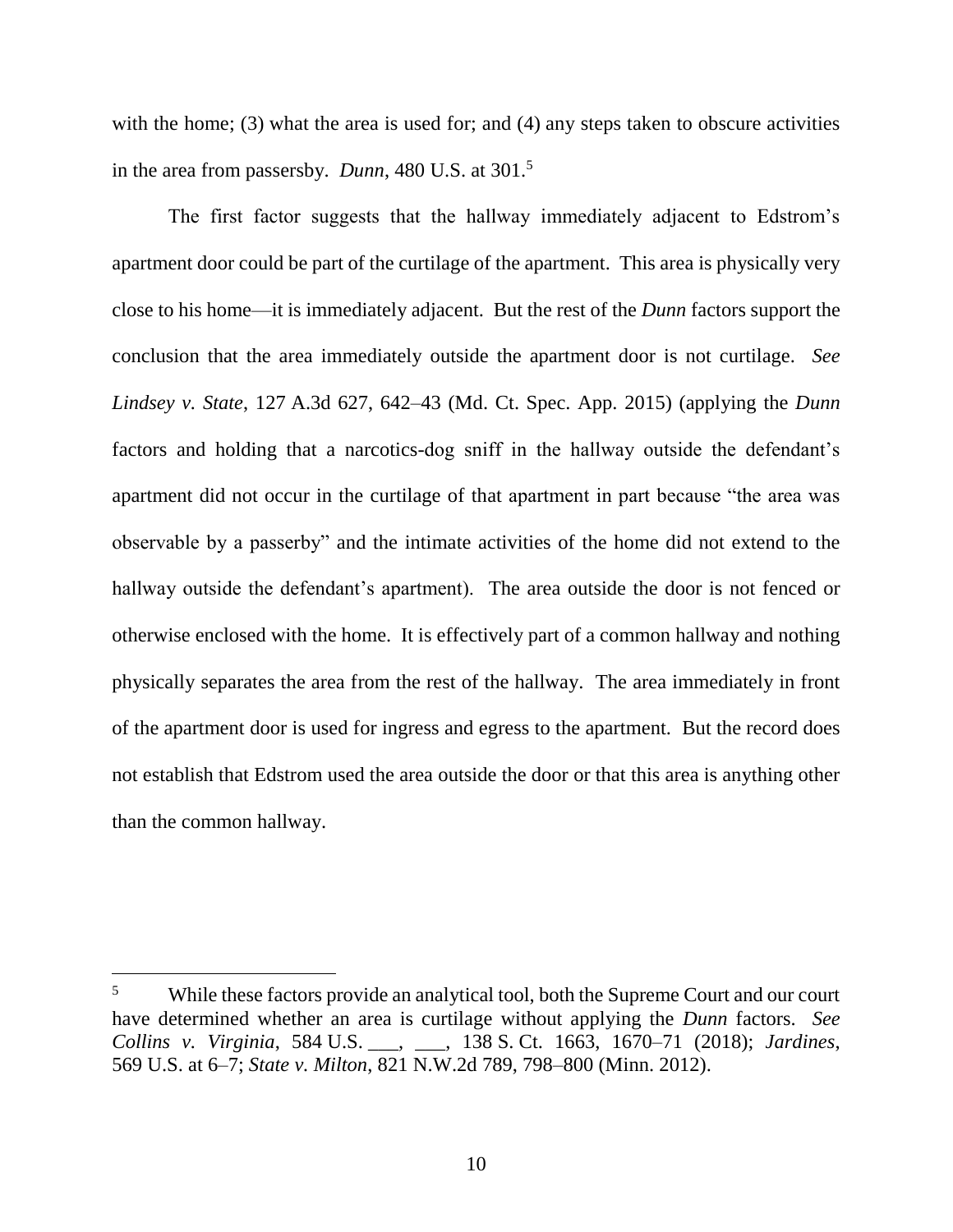Moreover, Edstrom did not establish that he exclusively uses or possesses the hallway.<sup>6</sup> Instead, other tenants and the police walk in and use this area jointly with Edstrom. Thus, this area has many uses that are not associated with Edstrom's home. Finally, the record does not show that Edstrom made any attempt to obscure the area from the people with whom he jointly used the hallway. On the whole, our analysis of the *Dunn* factors supports the conclusion that the area where the dog sniffed was not the curtilage of Edstrom's home.

Our precedent reinforces this conclusion. In *State v. Milton*, we held that an external landing and adjacent steps leading to the upper-level residential unit of a duplex were not curtilage. 821 N.W.2d 789, 800–01 (Minn. 2012). We concluded that these locations were not curtilage because they were a common area in which the residents had a " 'diminished' expectation of privacy," and were " 'not subject to the exclusive control of one tenant [but

<sup>&</sup>lt;sup>6</sup> The dissent argues that the door is an "integral part" of the apartment and is necessary for apartment life, and that conducting a search in that area would be an "unreasonable intrusion." The dissent reaches this conclusion by comparing a dog sniff to a tiny listening device placed on, under, or near the door, and to an officer peering through the keyhole, and then asks why a dog sniff is any different. But there was no police listening or peering in this case. Moreover, the hypothetical intrusions the dissent posits are like the device at issue in *Kyllo v. United States*, 533 U.S. 27 (2001)—these intrusions would disclose both criminal activity and legal activity. *Id.* at 35–36 (describing information obtained from thermal imaging outside of a home). A dog sniff is, however, fundamentally different: it discloses only the presence of contraband.

*Jardines* did not disturb this well-settled treatment of dog sniffs*.* It was not merely the presence of the dog sniffing for narcotics that constituted a search in *Jardines*; it was the government agents entering the curtilage of the home not simply to talk to the occupant—just as any person could do—but to search for evidence of a crime. *See Jardines*, 569 U.S. at 9. The presence of the dog is immaterial if there is no entry into the curtilage, nor does the presence of a dog create curtilage where it would not otherwise be.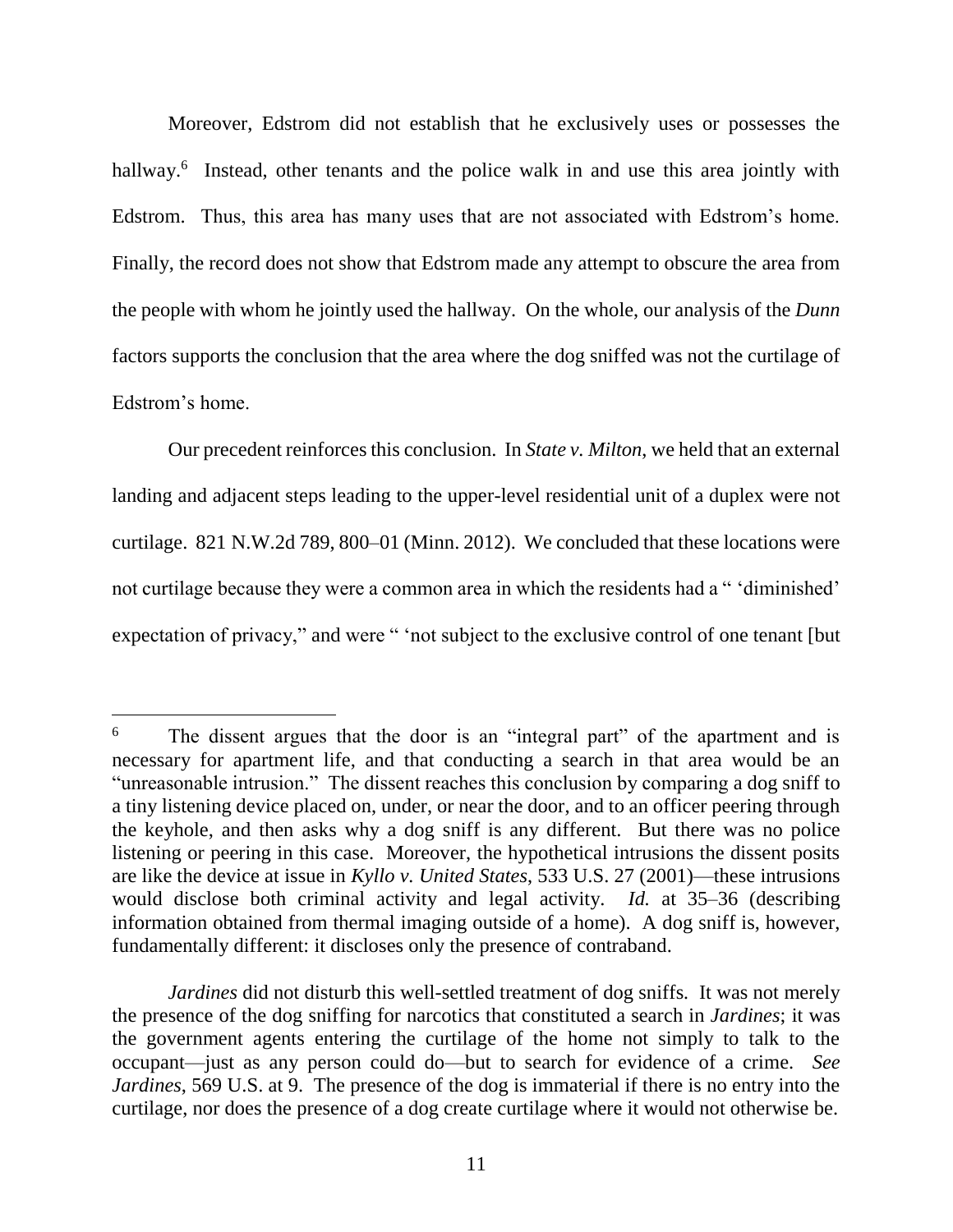were] utilized by tenants generally and the numerous visitors attracted to a multipleoccupancy building.' " *Id.* at 799 (quoting *State v. Krech*, 403 N.W.2d 634, 637 (Minn. 1987)). Other courts have similarly concluded that the area outside an apartment door is not curtilage of the apartment because the apartment resident does not have an expectation of privacy in the area outside the apartment. *Lindsey*, 127 A.3d at 644 ("[B]ecause the area outside of appellant's [apartment] door was within a common area, he did not have a reasonable expectation of privacy in the same."); *State v. Nguyen*, 841 N.W.2d 676, 678– 79, 682 (N.D. 2013) (holding that a narcotics-dog sniff in the hallway outside the defendant's apartment did not occur in the curtilage of that apartment, even when the building was secured and tenants kept items in the hallway).

The *Milton* analysis confirms that the area where the dog sniffed in this case was not curtilage. No evidence in the record supports the conclusion that Edstrom made any effort to keep the area outside his apartment private from other tenants or others lawfully inside the apartment building. And Edstrom has failed to establish that he has the right to exclude others from the area outside his apartment.

Indeed, a tenant may have the right to exclude others from his or her apartment because the apartment is within the tenant's exclusive possession. A tenant's right to exclude does not, however, extend to the common areas of the building because tenants generally have no possessory right to the common areas. Ordinarily, only the landlord retains a possessory right in the common areas of a building. *See Iverson v. Quam*, 32 N.W.2d 596, 600 (Minn. 1948). Edstrom, like all tenants in the building, undoubtedly has the right to access his apartment through the common areas, but he did not demonstrate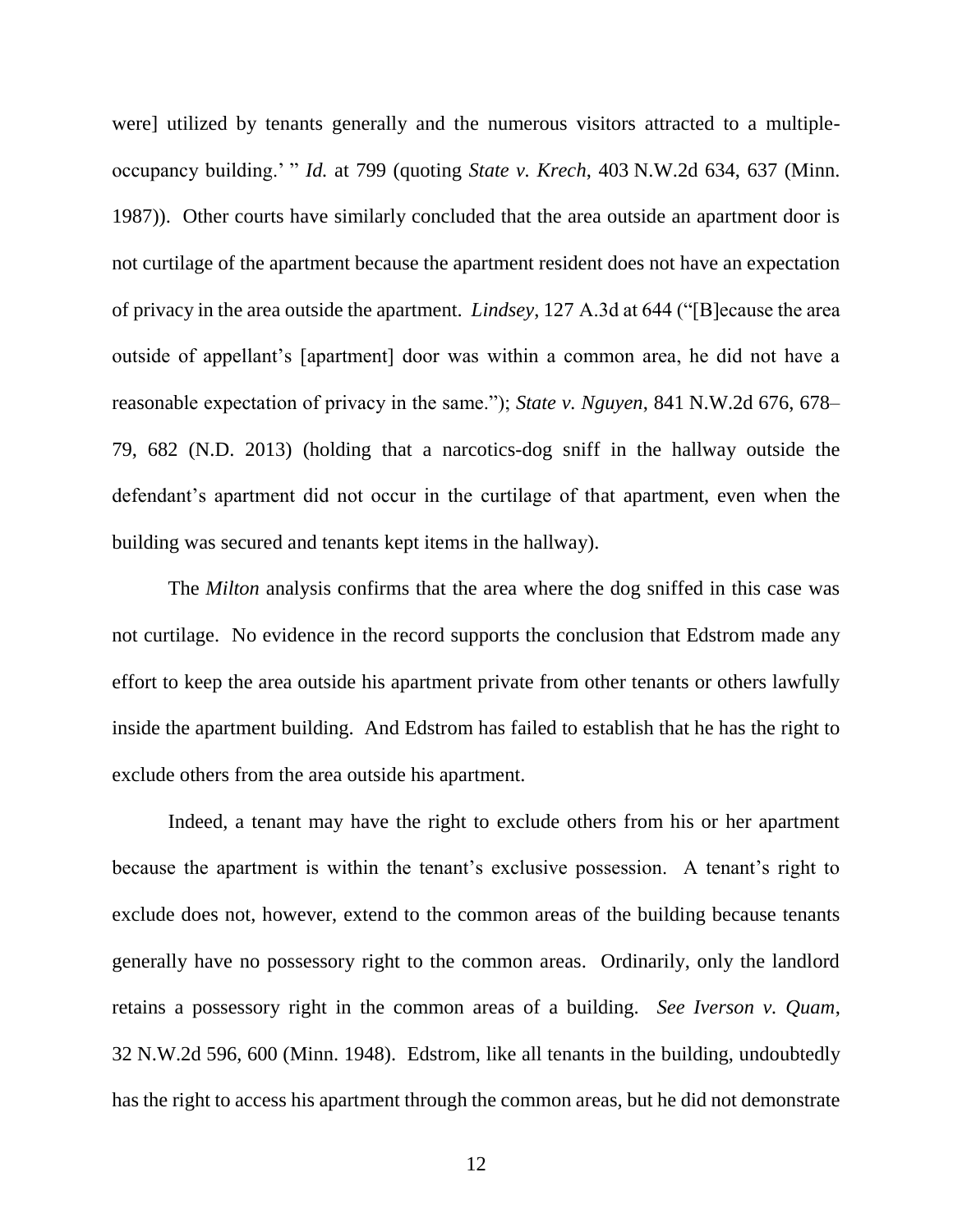that he has any particular right to exclusively possess or control the common areas beyond the confines of his apartment.<sup>7</sup> *See Milton*, 821 N.W.2d at 799 (recognizing that a common area of a duplex was not curtilage, in part, because the area was "not subject to the exclusive control of one tenant" (citation omitted) (internal quotation marks omitted)). And any person inside the apartment building may enter this area from the common hallway. Those entering include not only other tenants and their invited guests, but in this case, the police. The record shows that the police have a key to the building and the owner's consent to enter the building's common areas for any law-enforcement-related purpose, including narcotics-dog sniffs. While the building may not have been open to the public at large, it was certainly open to the police.<sup>8</sup>

Based on the record here, we conclude that the privacies of life associated with the home do not extend into the area immediately outside Edstrom's apartment, such as the door seam. Accordingly, the area immediately outside Edstrom's door is not curtilage of Edstrom's home.

In urging us to reach the opposite conclusion, Edstrom relies on *Jardines*. But the narcotics-dog sniff in *Jardines* occurred on the front porch of a single-family home, an area

<sup>7</sup> In *State v. Luhm*, the court of appeals assessed whether a dog sniff in a hallway of a secured condominium building was a search. 880 N.W.2d 606, 609 (Minn. App. 2016). In reaching the conclusion that it was not, the court consulted the building rules and regulations in the record and noted that they expressly precluded Luhm from keeping any property in the hallway, undercutting his claim that part of the hallway was curtilage of his condominium. *Id.* at 617. The lease for Edstrom's apartment is not in the record and neither are any applicable building rules or regulations.

<sup>&</sup>lt;sup>8</sup> The building owner here was not required to have a Knox Box. We express no opinion about whether our analysis would be different in such a situation.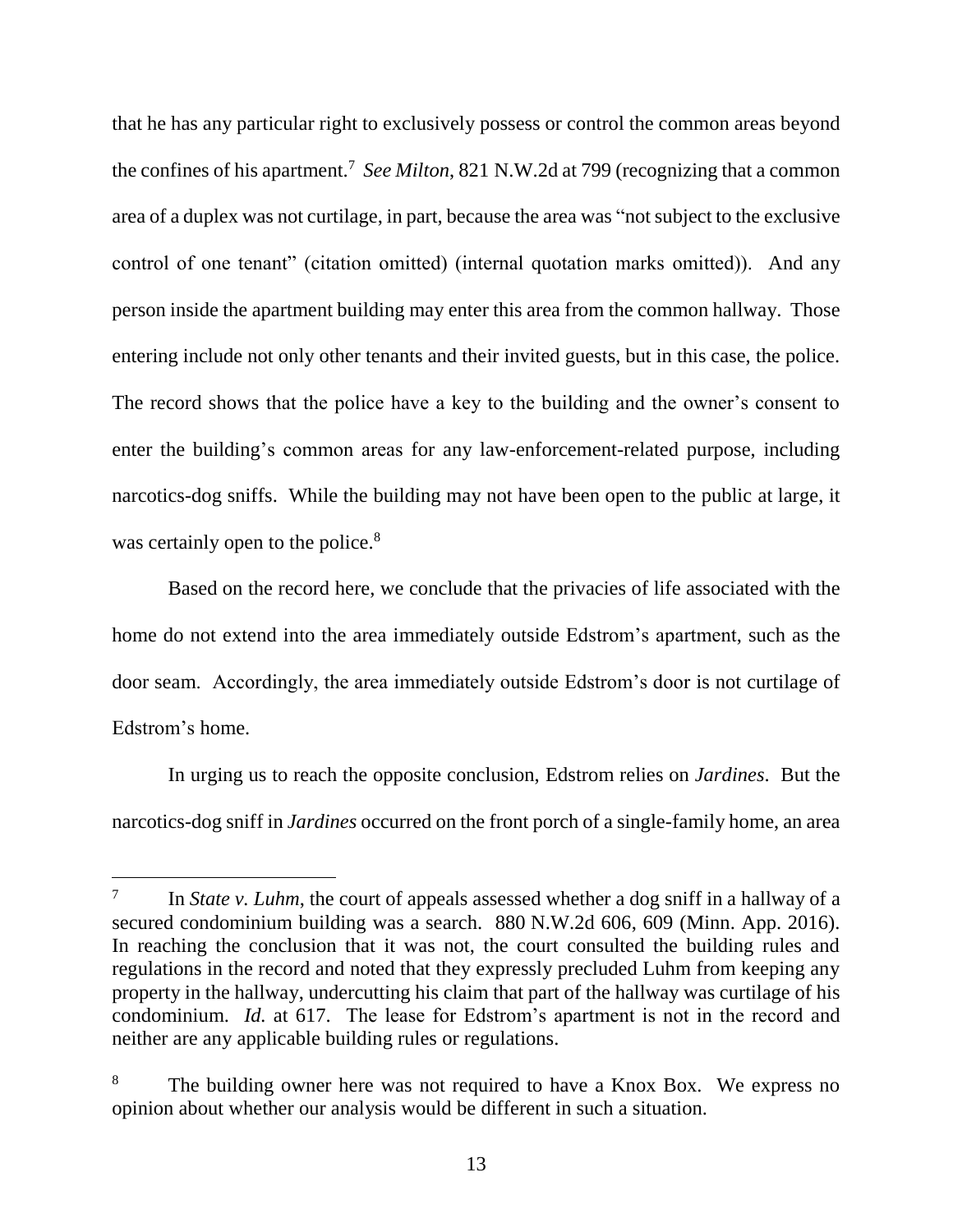commonly understood to be part of the curtilage of the home. 569 U.S. at 7. The area immediately adjacent to Edstrom's apartment door is not analogous to the front porch in *Jardines* because it is located in an internal, common hallway that other tenants and the police jointly use and access with Edstrom. *Jardines*, therefore, does not control the curtilage question presented in this case.

Edstrom also cites to *People v. Burns*, 50 N.E.3d 610 (Ill. 2016). But that case involved a narcotics-dog sniff of a semiprivate landing shared with one other apartment inside a secured building to which the police were not given access by the apartment building's owner. *Id.* at 620–21. Other cases where courts have concluded that a search occurred because a drug-sniffing dog entered the curtilage of an apartment are likewise factually inapposite because they involved an exterior entryway to an individual apartment that was analogous to the front porch of *Jardines*. *See United States v. Hopkins*, 824 F.3d 726, 732 (8th Cir. 2016) (holding that a narcotics-dog sniff in the area 6 to 8 inches in front of an unshared, exterior door to a townhome occurred on curtilage, and expressly deferring a decision on how *Jardines* would apply to a common interior hallway);<sup>9</sup> *State v. Rendon*,

<sup>9</sup> The Eighth Circuit in *Hopkins* distinguished that case from its earlier decision in *United States v. Brooks*, 645 F.3d 971, 975 (8th Cir. 2011), in part because *Hopkins* did not involve a common internal hallway that other tenants and their guests used. *See Hopkins*, 824 F.3d at 732. It is true, as the dissent notes, that the courts in *Hopkins* and *Brooks* applied different legal frameworks, and that this difference is partially responsible for the different outcomes.

The court in *Hopkins*, however, was clear that it was the shared pathway leading to the front door, not the front door itself that "created an implied invitation for a visitor to go up and knock on one or both doors." *Id.* Because the dog sniff exceeded the scope of that license, a search occurred. *Id.* at 732–33.In contrast to an exterior door where police have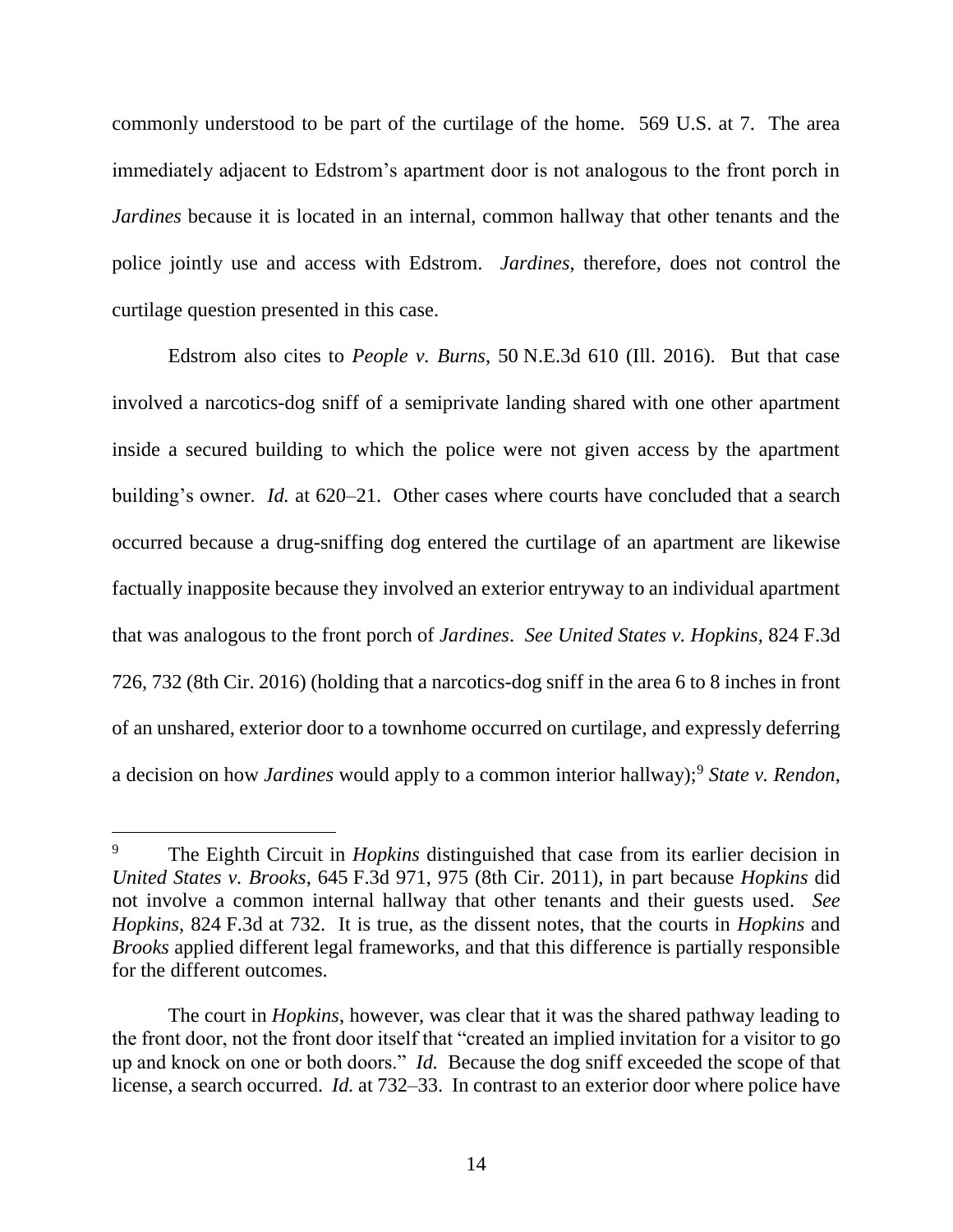477 S.W.3d 805, 810 (Tex. Crim. App. 2015) (concluding that a narcotics-dog sniff on a separate, external, front balcony that served as the only entrance to an apartment occurred on curtilage).

In sum, we conclude that Edstrom has not met his burden of showing that a physical intrusion on a constitutionally protected area occurred when police conducted a narcoticsdog sniff in the hallway immediately adjacent to his apartment. The facts in the record do not establish that the area immediately adjacent to Edstrom's apartment door is part of the curtilage of his apartment, and therefore part of a constitutionally protected area. Accordingly, we affirm this portion of the court of appeals' decision.

## B.

We turn next to consider whether, as Edstrom argues and the court of appeals concluded, the narcotics-dog sniff in the hallway immediately adjacent to Edstrom's apartment door invaded his reasonable expectation of privacy and was therefore a search under the Fourth Amendment. The Supreme Court has relied on a two-prong test to determine if an expectation of privacy is reasonable and therefore protected by the Fourth Amendment: first, a person must "exhibit[] an actual (subjective) expectation of privacy and, second, that the expectation be one that society is prepared to recognize as

only a limited license to approach, the dog sniff of Edstrom's apartment door occurred in a place where the police were expressly invited to enter. The building owner authorized police to enter the building for any law-enforcement purpose, a far broader license than that of any ordinary citizen who is granted admittance to the building for the limited purpose of calling on a resident's apartment.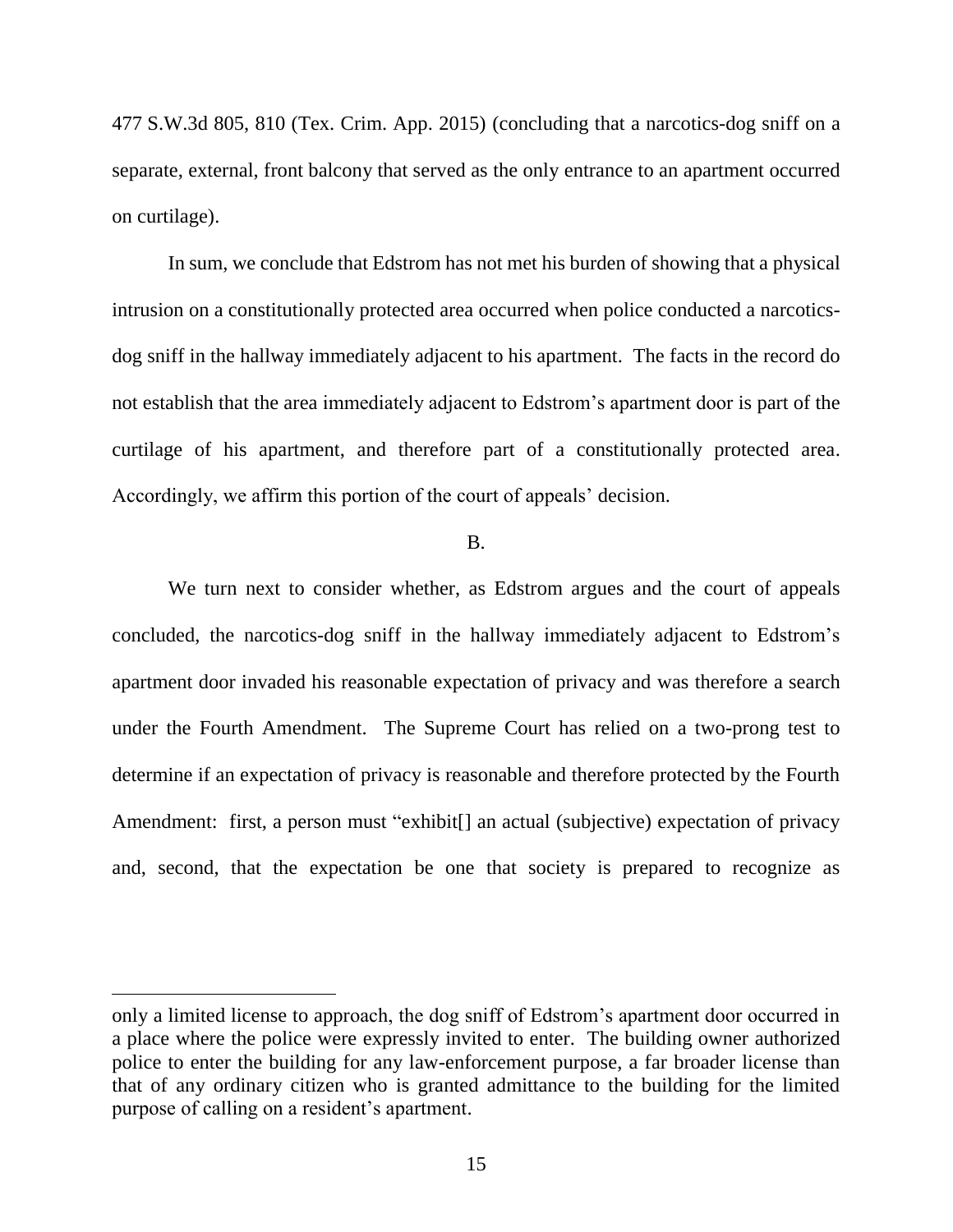'reasonable.' " *Katz*, 389 U.S. at 361 (Harlan, J., concurring); *see Smith*, 442 U.S. at 740 (expressly adopting the formulation of Justice Harlan's concurring opinion in *Katz*).

Under this test, even government activity that does not physically intrude upon the home can invade a reasonable expectation of privacy. The use of "a device that is not in general public use, to explore details of the home that would previously have been unknowable without physical intrusion . . . is a 'search' and is presumptively unreasonable without a warrant." *Kyllo v. United States*, 533 U.S. 27, 40 (2001) (holding that police use of a thermal-imaging device while in a car lawfully parked on the street to gather information about the interior of a home was a search). The essential question is not whether the government uses such a device, but whether that device is "capable of detecting lawful activity" as well as illegal activity. *Illinois v. Caballes*, 543 U.S. 405, 409–10 (2005) (holding that using a narcotics-sniffing dog to sniff a vehicle during a lawful traffic stop was not a search).

A dog sniff is not capable of detecting legal activity because a dog sniff "discloses only the presence or absence of narcotics, a contraband item." *United States v. Place*, 462 U.S. 696, 707 (1983). The Supreme Court has held that "any interest in possessing contraband cannot be deemed 'legitimate.' " *Caballes*, 543 U.S. at 408 (quoting *United States v. Jacobsen*, 466 U.S. 109, 123 (1984)). Accordingly, "governmental conduct that *only* reveals the possession of contraband 'compromises no legitimate privacy interest.' " *Id.* (quoting *Jacobsen*, 466 U.S. at 123). Consistent with *Place* and *Caballes*, narcoticsdog sniffs, because they cannot disclose lawful activity, do not implicate an expectation of privacy that society recognizes as reasonable, and as a result, they are not searches.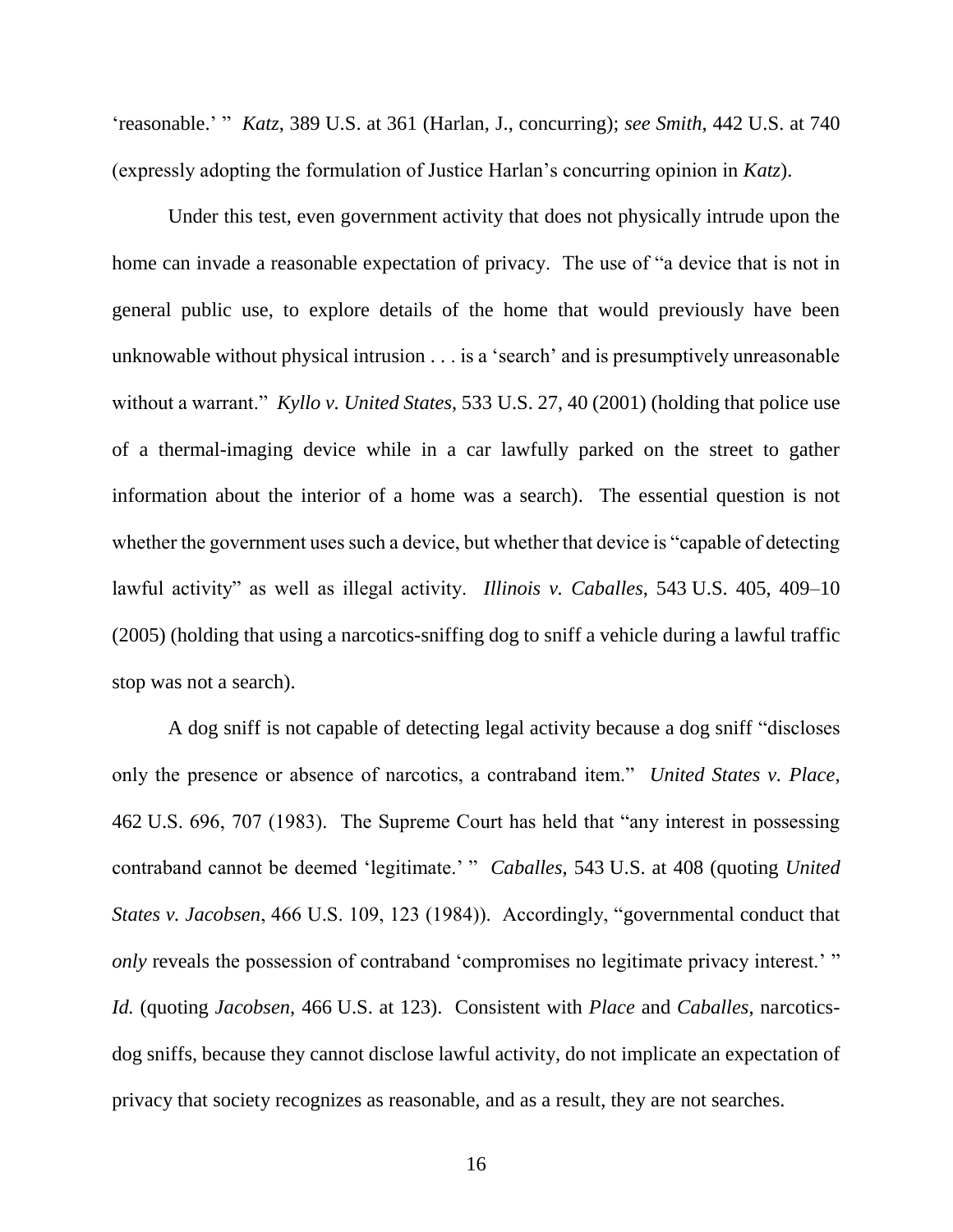Against the weight of this precedent, Edstrom and the court of appeals rely on Justice Kagan's concurrence in *Jardines* to support the conclusion that the dog sniff was a search. Justice Kagan's concurrence offers a different treatment of dog sniffs, concluding that the sniff at issue in *Jardines* should be controlled by *Kyllo*. *Jardines*, 569 U.S. at 14. Justice Kagan reasoned that a drug-sniffing dog is analogous to the thermal-imaging device at issue in *Kyllo* because it also allowed police to explore otherwise unknowable details of the home. *Id.* at 14–15. Focusing solely on the fact that drug-sniffing dogs are not in general public use, she made no distinction between the limited nature of what drugsniffing dogs detect—contraband—and the indiscriminate nature of the thermal imager at issue in *Kyllo*, which detects information about a wide variety of lawful and highly personal conduct. *See id.* Because a narcotics dog was a "super-sensitive instrument" that disclosed the contents of the home, Justice Kagan concluded that bringing a drug-sniffing dog to the door of a home violated a reasonable expectation of privacy. *Id.* at 12–13.

We are not persuaded that we should depart from the reasoning of *Place* and *Caballes*. In *Caballes*, the Court made clear that a narcotics dog is not the super-sensitive instrument the Court was concerned with in *Kyllo* because such a dog discloses only illegal activity. *Caballes*, 543 U.S. at 409–10.<sup>10</sup> There is no record evidence here that calls that

<sup>10</sup> We also reject the argument that the holding of *Caballes* does not apply because of the nature of the item searched in that case. *See Jardines*, 569 U.S. at 14 n.1 (Kagan, J., concurring); *Edstrom*, 901 N.W.2d at 463. *Caballes* involved a narcotics-dog sniff of a car, *see* 543 U.S. at 407, and people have a diminished expectation of privacy in cars, *see Arizona v. Gant*, 556 U.S. 332, 345 (2009). *Place*, however, disposes of the argument that the nature of the item searched is relevant. It was not the nature of the luggage searched in *Place* that made the dog sniff legal; it was the minimally intrusive nature of the dog sniff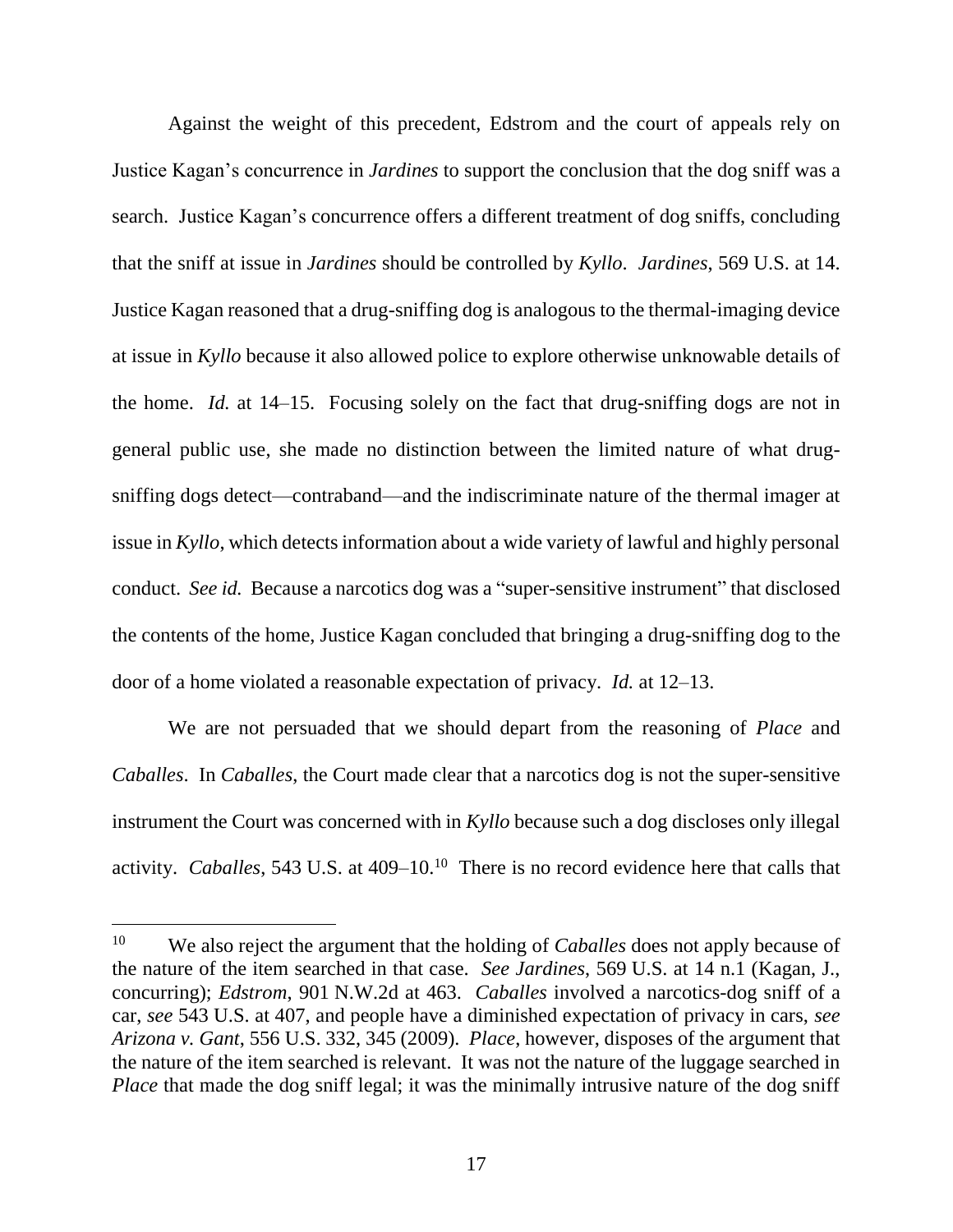premise into doubt—such as evidence of the dog's unreliability or a history of alerts to legal substances. *See State v. Davis*, 732 N.W.2d 173, 179 n.11 (Minn. 2007) (citing *Jacobson v. \$55,900 in U.S. Currency*, 728 N.W.2d 510, 529 (Minn. 2007) (explaining that the reliability of narcotics dogs is assessed on a case-by-case basis)).

Because the narcotics-dog sniff could identify only the presence or absence of contraband, we hold that under *Caballes* and *Place*, the police did not violate Edstrom's reasonable expectation of privacy. Therefore, under the privacy-rights analysis of the Fourth Amendment, no search occurred. Accordingly, we reverse the court of appeals' conclusion that the narcotics-dog sniff violated Edstrom's reasonable expectation of privacy and therefore was unlawful under the Fourth Amendment.

#### II.

Even though the narcotics-dog sniff was not a search under the United States Constitution, Edstrom also argues that the dog sniff violated the Minnesota Constitution. The court of appeals concluded that Minnesota's constitution prohibits a warrantless dogsniff at an apartment door. 901 N.W.2d at 464. The Minnesota Constitution protects the "right of the people to be secure in their persons, houses, papers, and effects against unreasonable searches and seizures." Minn. Const. art. I, § 10. This provision of the Minnesota Constitution is "textually identical" to the Fourth Amendment. *State v. Carter*,

itself. *See* 462 U.S. at 707. The Court recognized that luggage, even when separated from its owner, still enjoyed the protection of the Fourth Amendment. *Id.*; *see United States v. Chadwick*, 433 U.S. 1, 13 (1977) (noting that luggage, as a repository of personal effects, has a greater expectation of privacy than a vehicle), *abrogated on other grounds by California v. Acevedo*, 500 U.S. 565 (1991).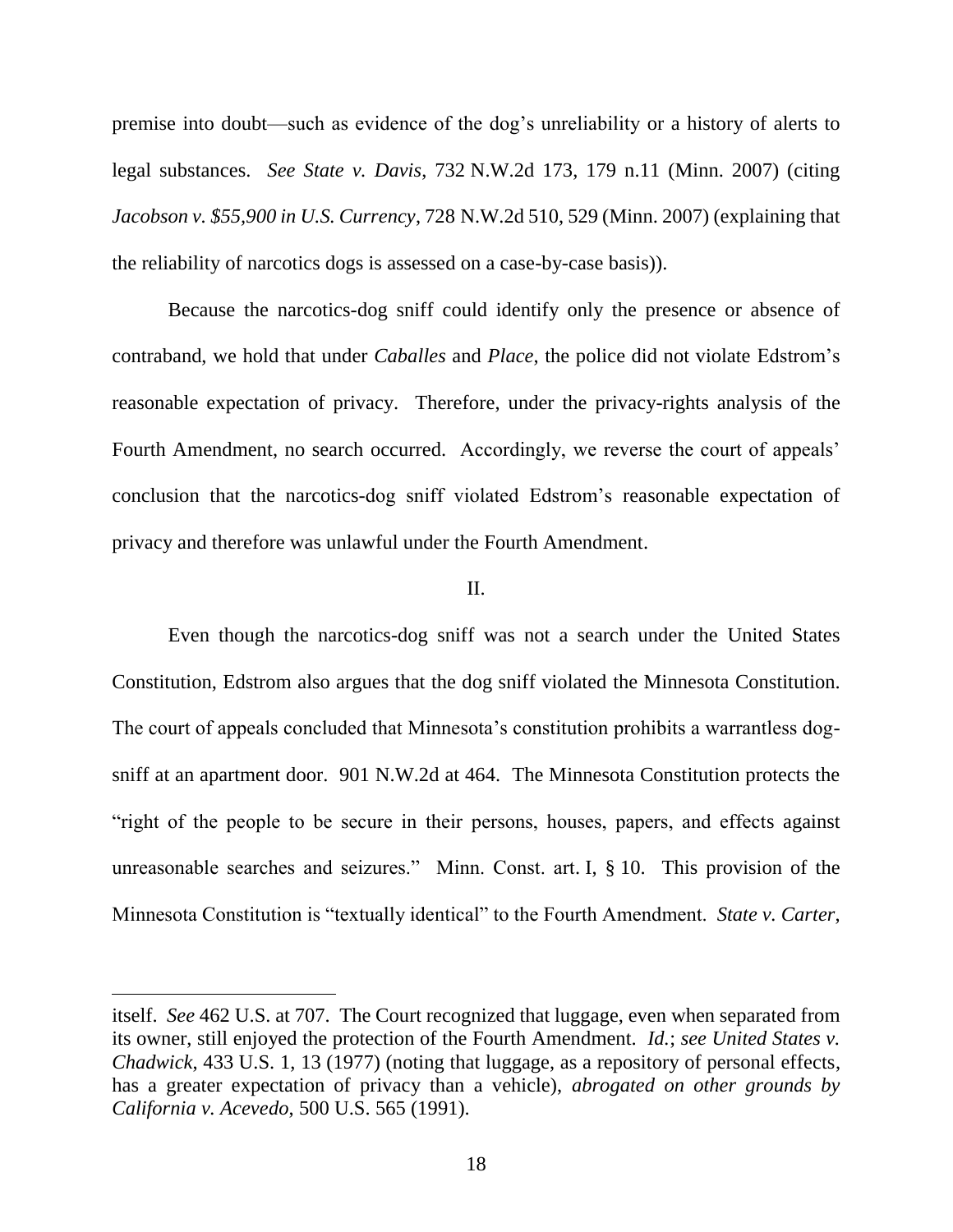697 N.W.2d 199, 209 (Minn. 2005). Because of the textual similarity, "we will not construe our state constitution as providing more protection for individual rights than does the federal constitution unless there is a principled basis to do so." *Kahn*, 701 N.W.2d at 824.

We have already determined that the use of a narcotics-sniffing dog in the hallway of an apartment building is a search under the Minnesota Constitution. *See Davis*, 732 N.W.2d at 177. But we held that because of the minimally intrusive nature of a dog sniff, something less than a warrant is required: police need only reasonable, articulable suspicion of criminal activity in order to conduct a dog sniff, provided they are lawfully present in the place where the sniff is conducted. *Id.* at 180–82.<sup>11</sup>

The sniff of Edstrom's apartment door was a constitutional search under *Davis*. The record shows that police were lawfully present in the hallway because they had the building owner's permission to be in the building to conduct law-enforcement-related activities. Moreover, Edstrom concedes, and we agree, that the police had a reasonable, articulable suspicion of criminal activity when they conducted the narcotics-dog sniff. *Davis*, therefore, is satisfied.

 $11$  In *Davis*, we said that "[a] tenant must expect that other people will lawfully be in the hallway and be able to smell odors emanating into the public space." 732 N.W.2d at 180. We concluded, based on the record in that case, that the hallway must be treated as accessible to the public. *Id.* Finally, we noted that Davis had made no argument that the curtilage of his apartment had been violated, and reserved judgment about what level of suspicion would be required to search the curtilage. *Id.* at 179 n.10.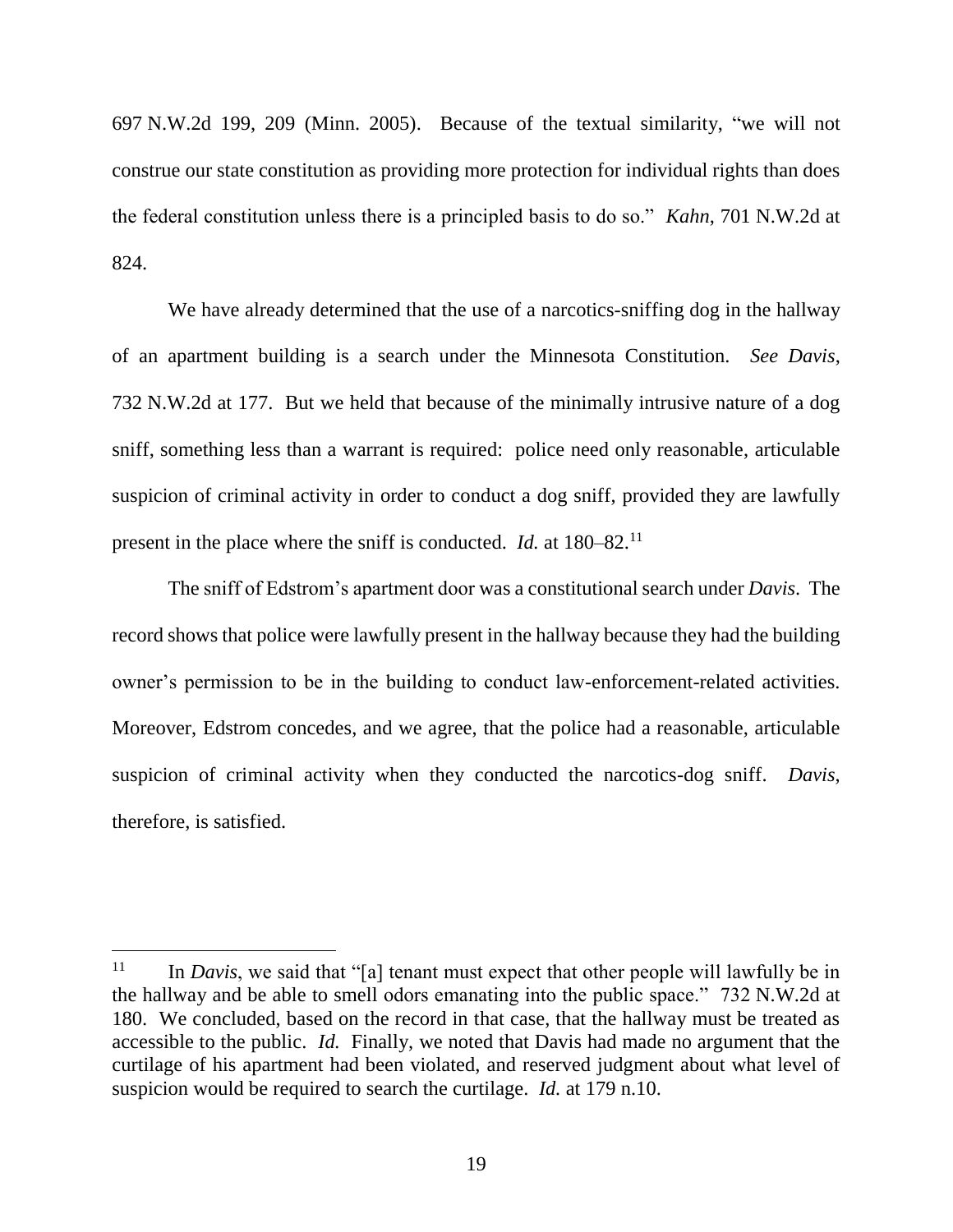Instead of arguing that the *Davis* standard is not met, Edstrom attempts to distinguish *Davis* in two ways. First, he argues that *Davis* was concerned with a sniff only in the common hallway, while in this case, a sniff on the door and door seam occurred. Therefore, he contends, the sniff in this case intruded upon an area where he would have a greater expectation of privacy than in the common hallway we considered in *Davis*. *See Davis*, 732 N.W.2d at 176. In *Davis*, however, we acknowledged that the search warrant affidavit stated that the narcotics dog sniffed at the threshold of the door. *Id.* at 175. Any distinction in this case between the seam of the door and the threshold of the door is one without difference. Both refer to areas in the hallway immediately adjacent to the door, and indisputably beyond the interior of the apartment.

Second, Edstrom argues that because the building in *Davis* was open to the public, and the building in this case is open only to those with keys to the building, the cases are distinguishable. Edstrom is correct that unlike in *Davis*, the public at large did not have access to the hallway in his building. The fact remains, however, that anyone with keys, including the police, had access to this building. While Edstrom may reasonably expect that persons without keys will not access the building, he may not reasonably expect that police will not use the keys voluntarily provided to them by the building owner to access the building for law-enforcement-related purposes.

In sum, *Davis* controls the analysis of Edstrom's unreasonable-search claim under the Minnesota Constitution. Because officers were lawfully present in the building and had a reasonable, articulable suspicion of criminal activity, we hold that the dog sniff of the hallway immediately adjacent to Edstrom's apartment door, while a search, was legal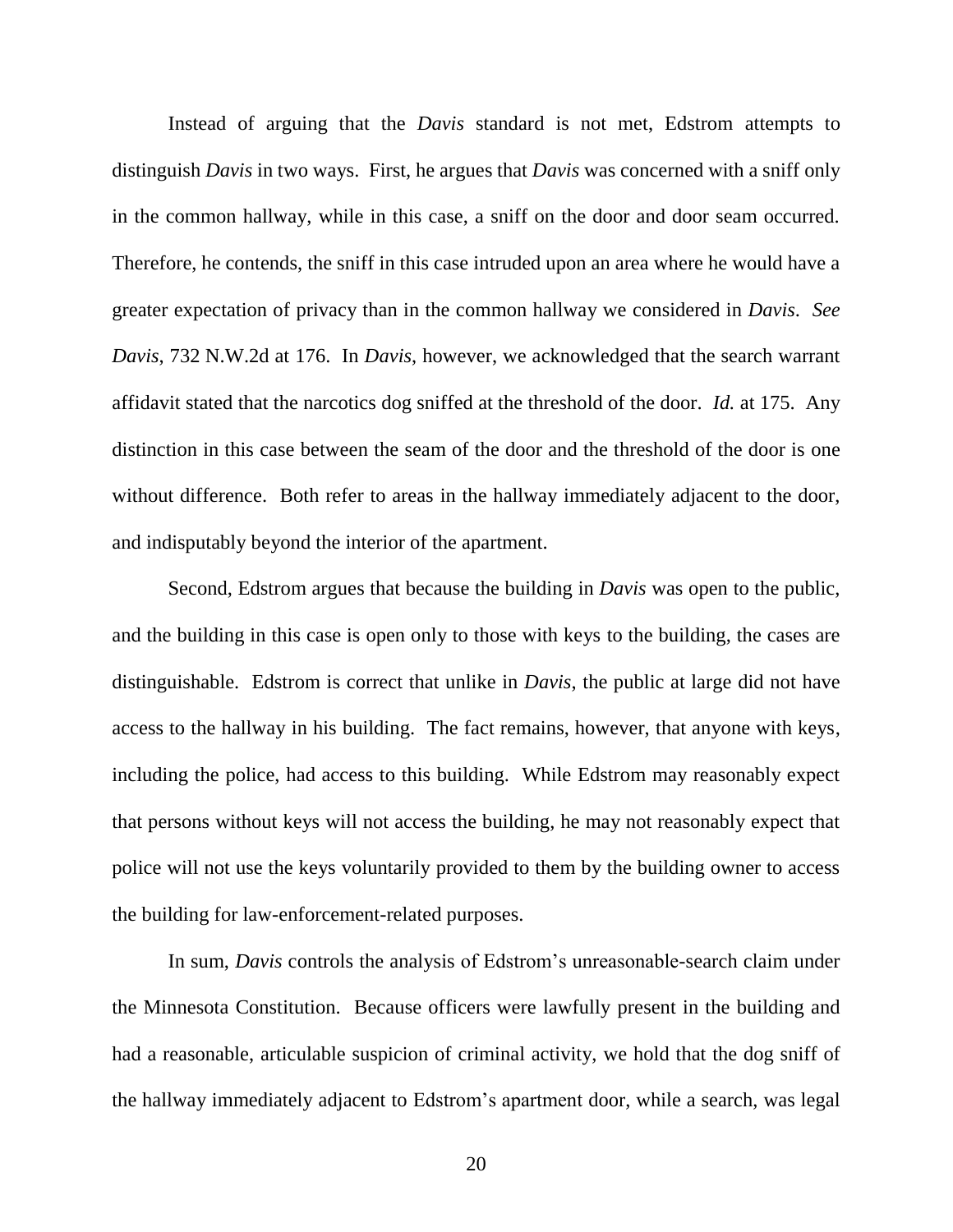under the Minnesota Constitution. Accordingly, we reverse the court of appeals and hold that there was no violation of Article I, section 10 of the Minnesota Constitution.

# **CONCLUSION**

For the foregoing reasons, we affirm in part and reverse in part the decision of the court of appeals, and remand to the court of appeals for further proceedings.<sup>12</sup>

Affirmed in part, reversed in part, and remanded.

HUDSON, J., took no part in the consideration or decision of this case.

THISSEN, J., not having been a member of the court at the time of submission, took no part in the consideration or decision of this case.

<sup>&</sup>lt;sup>12</sup> Because the court of appeals reversed Edstrom's convictions based on its reasonable-expectation-of-privacy analysis, it did not address alternative arguments Edstrom made in support of his appeal of his convictions. *See Edstrom*, 901 N.W.2d at 465 n.4. On remand, the court of appeals will need to address these claims.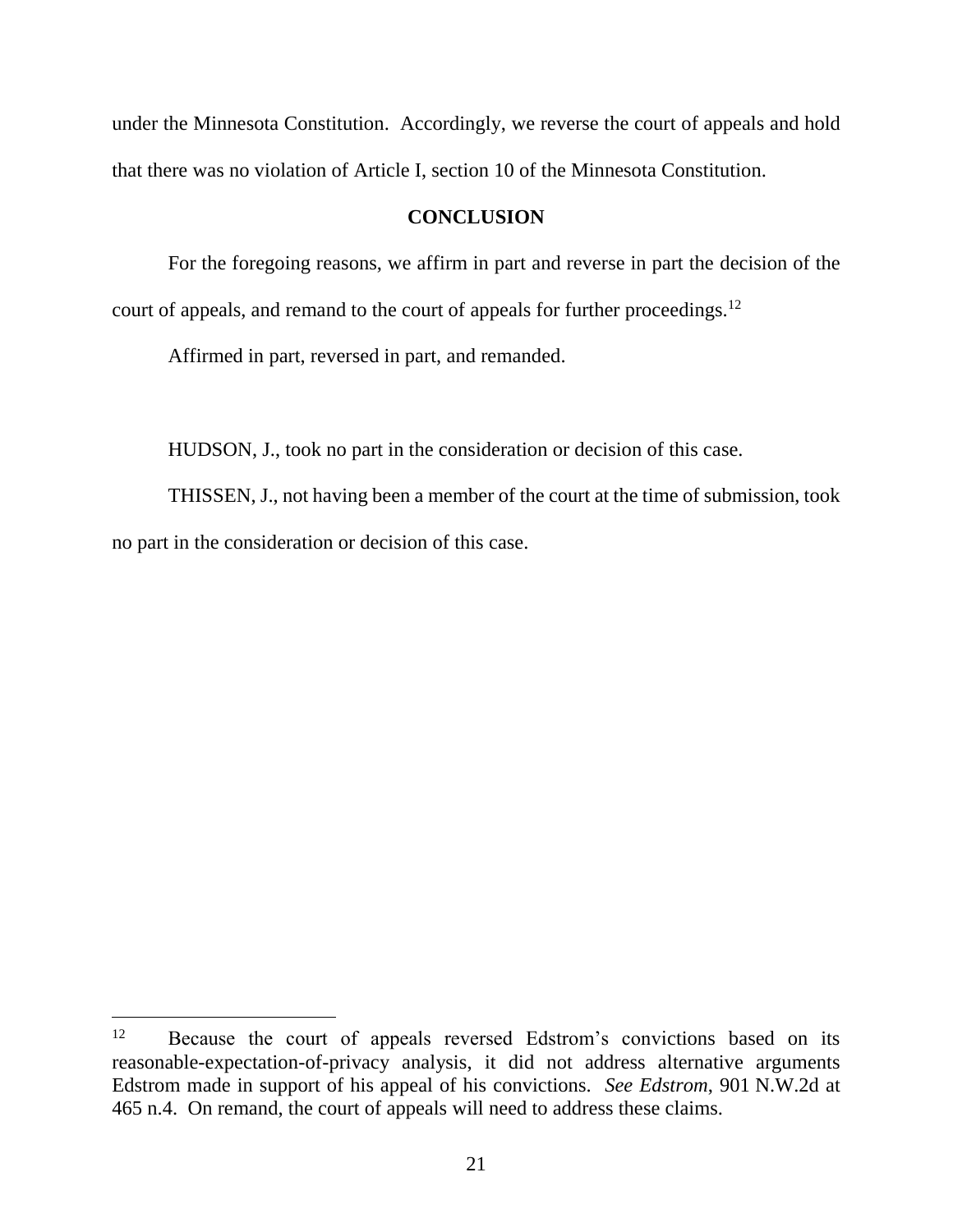## D I S S E N T

LILLEHAUG, Justice (dissenting).

In *Florida v. Jardines*, the United States Supreme Court held that a narcotics-dog sniff at the door of a single-family residence was a "search" in violation of the Fourth Amendment's warrant requirement. 569 U.S. 1, 11–12 (2013). This is so because the area "immediately surrounding and associated with the home—what our cases call the curtilage—[is] part of the home itself for Fourth Amendment purposes." *Id.* at 6 (citation omitted) (internal quotation marks omitted).

Today, the court reads out of *Jardines* the area "immediately surrounding" the home. The unfortunate result of this omission is discrimination among Minnesotans based on where they live. The search of the door of a single-family home requires a warrant, but the search of the door of an apartment home does not.

But homes are homes. Because Minnesotans' constitutional rights should not depend on the form of their dwelling, I respectfully dissent.

I.

The facts are not in dispute. Based on an anonymous tip and follow-up investigation, police had reason to believe that respondent Cortney John Edstrom was selling methamphetamine out of an apartment building. As part of the investigation, police conducted a warrantless search using a trained narcotics dog. The dog first sniffed doors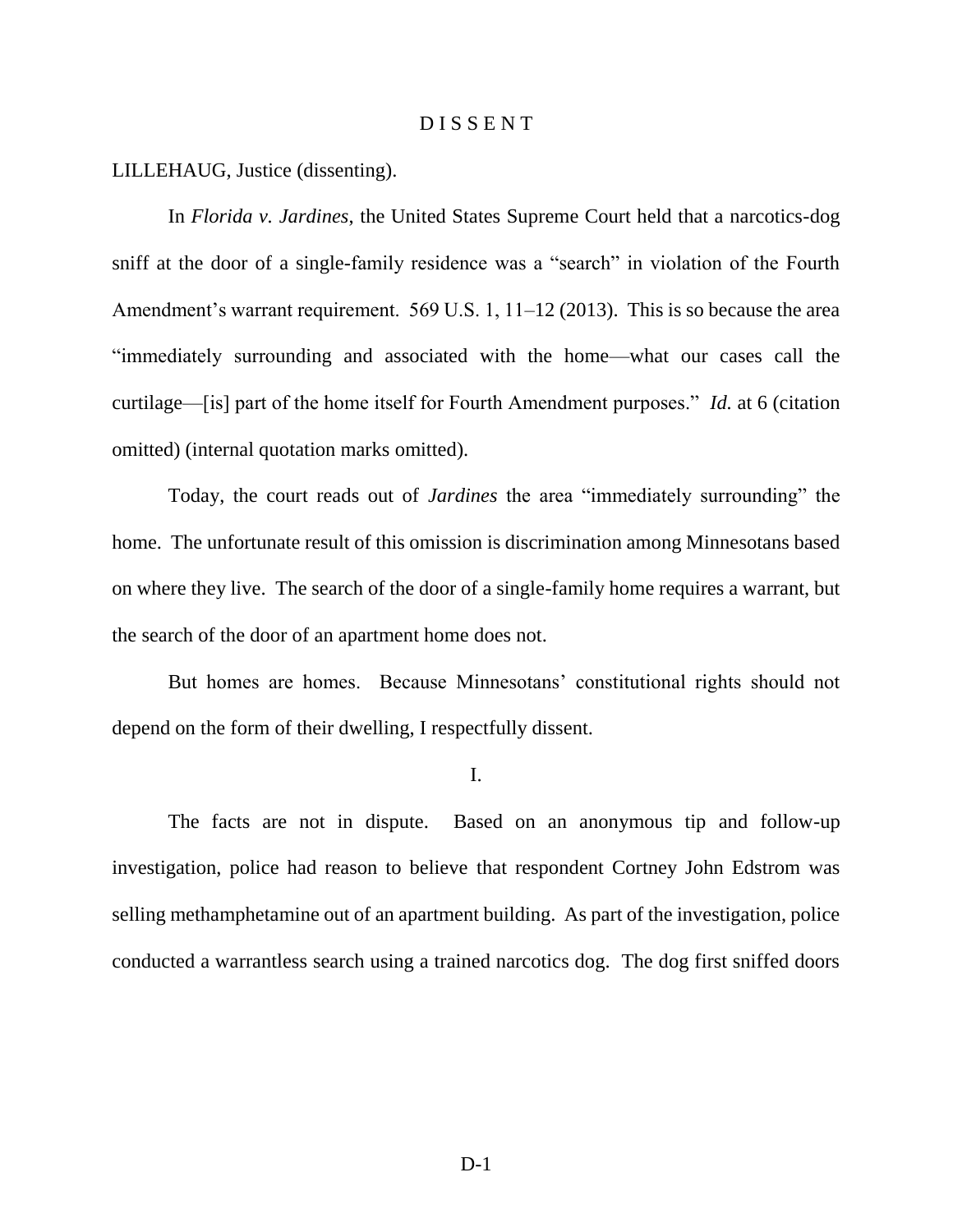of apartments not suspected of being associated with drug-dealing.<sup>1</sup> Then the dog came to the door of Edstrom's apartment. The dog sniffed the seam of the door.<sup>2</sup> The dog indicated a positive alert for narcotics.

Based on the investigation, including the dog sniff, the police obtained a search warrant for the interior of Edstrom's apartment. The search produced a variety of incriminating evidence. The district court denied Edstrom's motion to suppress that evidence. Edstrom was convicted. The court of appeals reversed the conviction.

II.

I agree with the court of appeals that the evidence should have been suppressed because the dog sniff was a search without a warrant. *See State v. Edstrom*, 901 N.W.2d 455, 465 (Minn. App. 2017). The court of appeals, though, based its decision on the theory that the sniff violated Edstrom's reasonable expectation of privacy, *id.* at 462, a theory proposed by Justice Kagan in her *Jardines* concurrence, *see Jardines*, 569 U.S. at 12–16 (Kagan, J., concurring). I base my analysis on the majority opinion in *Jardines*, which held that a trained narcotics dog may not sniff the curtilage of a home without a search warrant. *See Jardines*, 569 U.S. at 11–12.

<sup>1</sup> Even pre-*Jardines*, these searches appear to have violated the Minnesota Constitution. In *State v. Davis*, we required a reasonable, articulable suspicion of criminal activity before a police dog could sniff on an apartment door. 732 N.W.2d 173, 176 (Minn. 2007). Edstrom, however, does not argue that the sniff of his apartment door was unlawful because unlawful searches preceded it.

<sup>&</sup>lt;sup>2</sup> The search warrant affidavit states that the dog sniff occurred "on the door." This statement suggests that the dog's nose touched the door. I will assume, however, as the court does, that the dog sniff occurred at the "door seam." My analysis does not depend on whether the dog's nose touched the door or was only inches from it.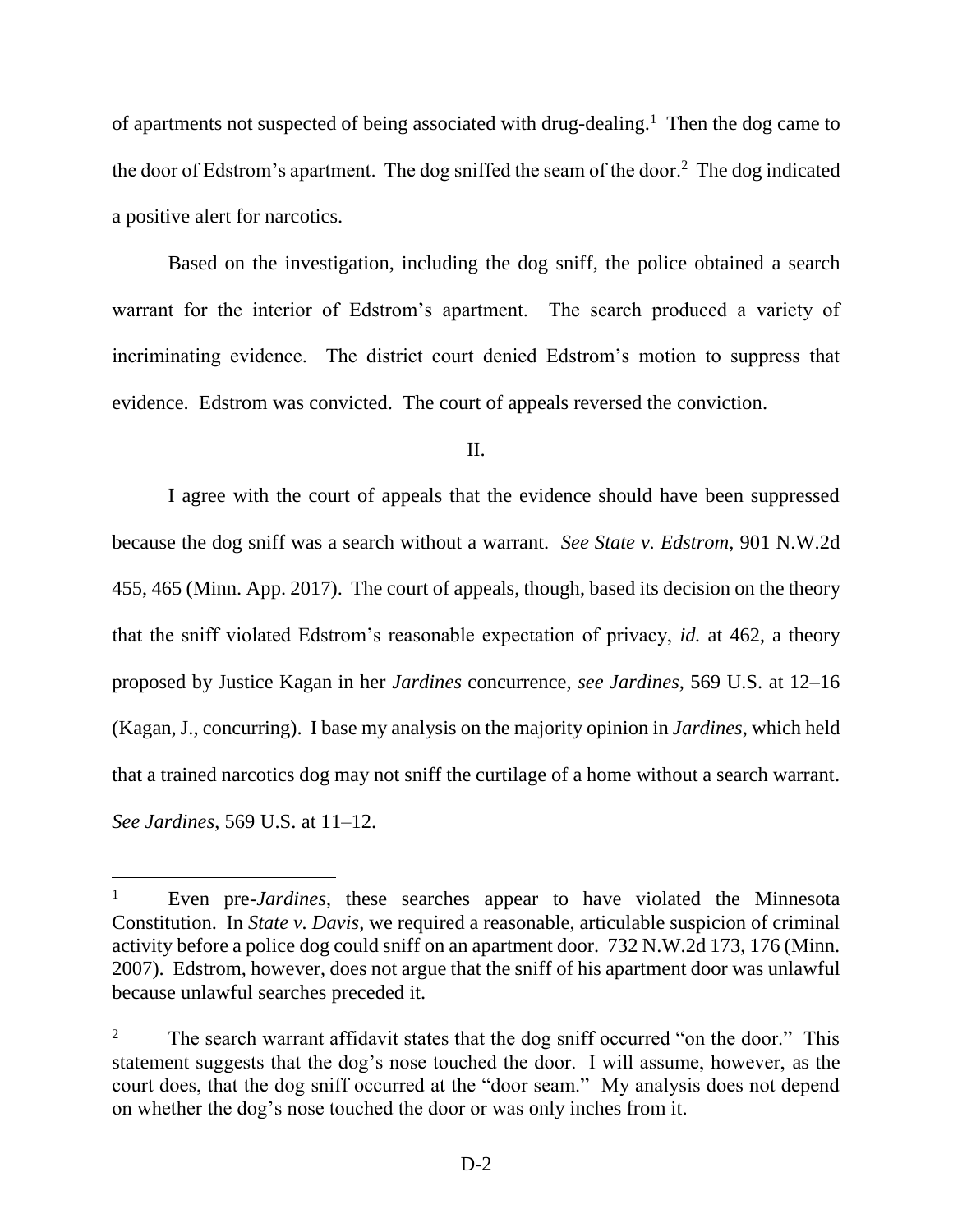In *Jardines*, officers of the Miami-Dade Police Department, accompanied by a trained narcotics dog, went to the defendant's home after receiving an unverified tip that he was growing marijuana inside. *Id.* at 3–4. When the officers arrived, the dog began to "energetically explor[e]" the area on and around the front porch, behavior that indicated that the dog "sensed one of the odors he'd been trained to detect." *Id.* at 4. "After sniffing the base of the front door, the dog sat, which is the trained behavior upon discovering the odor's strongest point." *Id.* On the basis of the dog's positive alert for narcotics, the police applied for and received a search warrant. *Id.*

In its analysis, the Court characterized the curtilage of a home as the "area around the home [that] is intimately linked to the home both physically and psychologically,  $\dots$ where privacy expectations are most heightened." *Id.* at 7 (internal quotation marks omitted). The concept of curtilage, therefore, is "easily understood from our daily experience." *Id.* (quoting *Oliver v. United States*, 466 U.S. 170, 182 n.12 (1984)).

The Supreme Court concluded that the front porch of the home "no doubt" was curtilage. *Id*. The Court reached this holding even though the porch was presumably open for the passing public to view, and that members of the public (including police) could and did step onto the porch without the express permission of the resident. *See generally id.* at 6–9. A person's right to retreat into his or her home and "there be free from unreasonable governmental intrusion" stands at the Fourth Amendment's "very core." *Id.* at 6 (quoting *Silverman v. United States*, 365 U.S. 505, 511 (1961)) (internal quotation marks omitted). "This right would be of little practical value," the Court reasoned, "if the State's agents could stand in a home's porch or side garden and trawl for evidence with impunity." *Id.*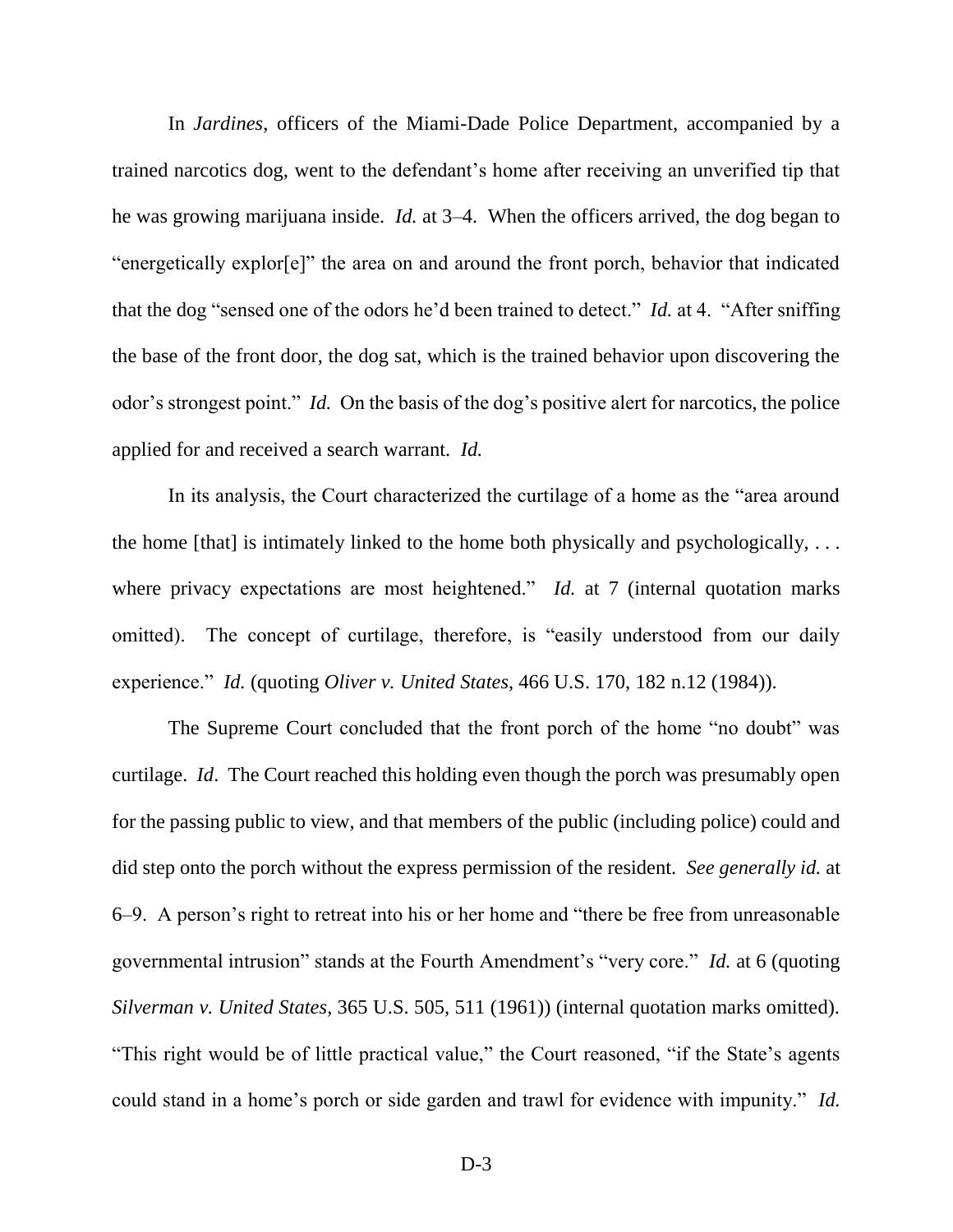Accordingly, "[t]he government's use of trained police dogs to investigate the home and its immediate surroundings is a 'search' within the meaning of the Fourth Amendment." *Id.* at 11–12. Thus, curtilage is "the home and its immediate surroundings." *Id.*

This case is on all fours with *Jardines*. Here, as in *Jardines*, the police brought a trained narcotics dog into the area "immediately surrounding" Edstrom's home. *See id.* at 3–4, 6. Here, as in *Jardines*, the dog sniffed at the seam of Edstrom's front door and gave a positive alert for narcotics. *See id.* at 4. Therefore, I conclude that the area where the dog sniff occurred is within the curtilage of Edstrom's home. Consistent with *Jardines*, I would hold that "[t]he government's use of trained police dogs to investigate the home and its immediate surroundings is a 'search' within the meaning of the Fourth Amendment." *Id.* at 11–12. Because the search was conducted without a warrant, and no applicable exception to the warrant requirement has been asserted or argued, the evidence from the search should have been suppressed.

In concluding to the contrary, the court relies on the factors outlined in *United States v. Dunn*, 480 U.S. 294 (1987). My analysis, like the Supreme Court's in *Jardines*, does not depend on the *Dunn* factors. The Supreme Court has decided two curtilage cases in recent years—*Jardines* and *Collins v. Virginia*, 584 U.S. \_\_\_, 138 S. Ct. 1663 (2018). *Jardines* did not cite *Dunn* or apply its factors. In *Collins*, the Court determined that a portion of a driveway immediately adjacent to a house was curtilage. *See* 584 U.S. at \_\_\_, 138 S. Ct. at 1670–71. *Collins* did not cite *Dunn* or apply its factors. So I question whether the *Dunn* factors are relevant to curtilage cases involving areas immediately surrounding or adjacent to the home. The *Dunn* factors seem to be useful in cases that determine the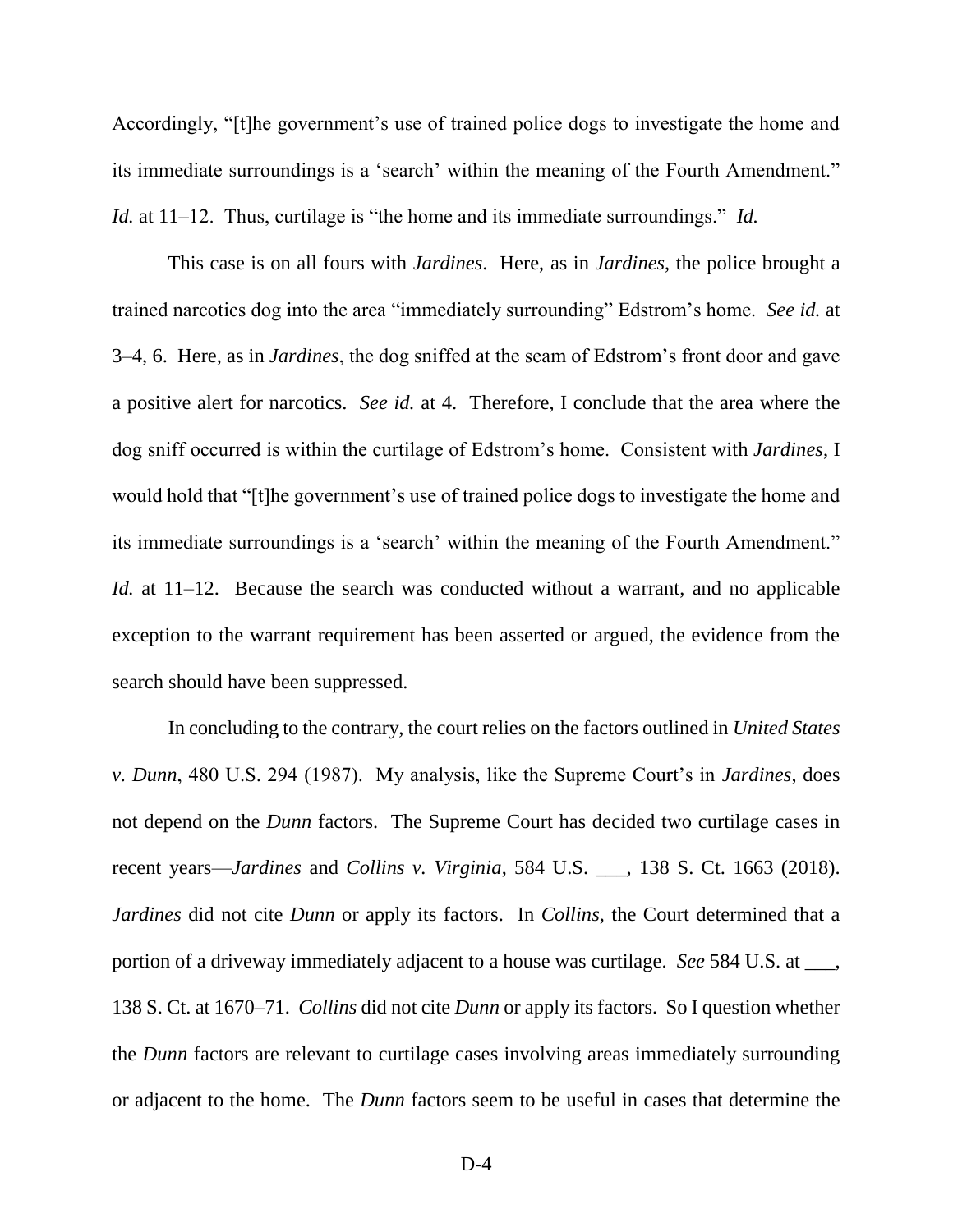boundaries between curtilage and "open fields." *See*, *e.g.*, *State v. Chute*, 908 N.W.2d 578 (Minn. 2018), *petition for cert. filed*, (U.S. July 9, 2018) (No. 18-48). This case has nothing to do with open fields.

If the *Dunn* factors are relevant, then I disagree with how the court evaluates them. The first factor—proximity—clearly shows that the area where the dog sniffed is within the curtilage. As in *Jardines*, it is the proximity of the apartment door to the apartment interior—the "immediate surroundings"—which allowed the police to "trawl for evidence" at the threshold of Edstrom's home. *See Jardines*, 569 U.S. at 6.

The second *Dunn* factor—whether the area is enclosed—supports my suspicion that *Dunn* applies only in an "open fields" analysis. If the factor is applicable, I conclude that it is satisfied. The area immediately in front of Edstrom's door is included within an enclosure—a locked building, albeit accessible to police by Knox Box.

The third *Dunn* factor—"the nature of the use to which the area is put"—cuts in Edstrom's favor. An apartment door and its threshold are integral parts of the apartment. Doors are obviously necessary for apartment life. This explains why the Supreme Court determined that the front porch of a home was curtilage, even though it was open to view and was not put to any particular intimate use. *See Jardines*, 569 U.S. at 6–7. As the Court said, "the background social norms that invite a visitor to the front door do not invite him there to conduct a search." *Id.* at 9. Certainly we would consider it an unreasonable intrusion for someone (without a warrant) to peep through the keyhole, or place a tiny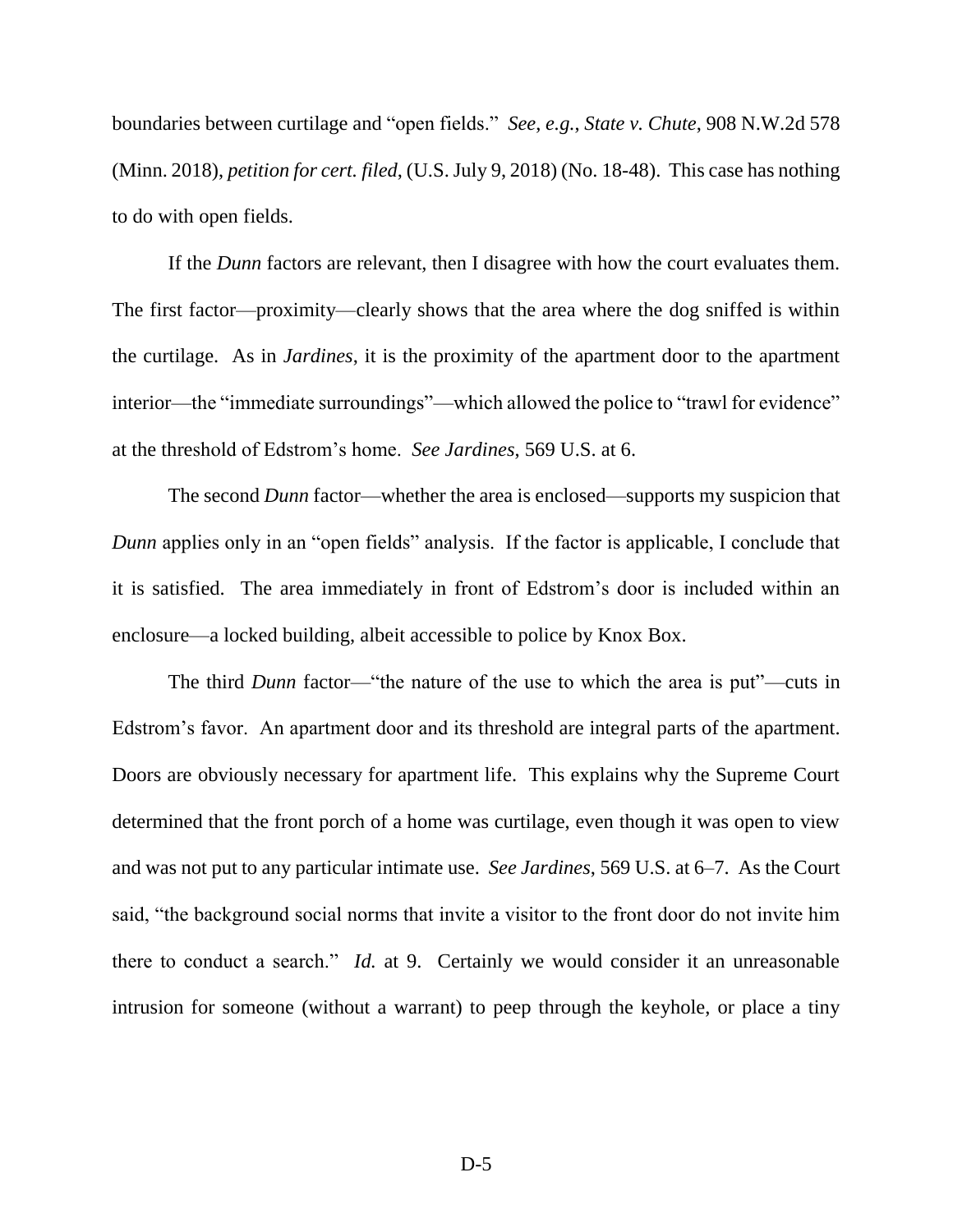listening device on, under, or near the apartment door. There is no principled reason that a dog sniff of the door seam is any different.<sup>3</sup> I conclude that this factor is satisfied.

The final *Dunn* factor—the steps taken to obscure activities from passersby—cuts both ways. It is true that Edstrom had no right as a tenant to obscure the area immediately outside his apartment from the view of residents, the landlord, maintenance people, and others with legitimate business in the building. Yet this class of people is limited, and it does not include members of the general public. The locked door at the entry to the building obscured the area.

On balance, the *Dunn* factors support my conclusion that this was a warrantless search of curtilage. So does a recent case from the Eighth Circuit—the federal circuit of which Minnesota is a part—applying the *Dunn* factors to similar facts: *United States v. Hopkins*, 824 F.3d 726 (8th Cir. 2016). In *Hopkins*, the defendant lived in a multi-unit townhome complex. *Id*. at 729. The exterior door of the defendant's townhome, like the other units in the complex, faced an open courtyard. *Id.* at 729–30. The defendant's door shared the sidewalk leading up to it with the door to another unit, about a foot away. *Id.* 

<sup>3</sup> The specific type of investigatory tool has no bearing in the *Jardines* analysis. The Supreme Court—and this court—has made clear that any warrantless investigatory behavior within the curtilage of the home is a search in violation of the Fourth Amendment, regardless of whether the investigation is conducted with a narcotics dog, a listening device, or simply by the officers themselves. *See Jardines*, 569 U.S. at 11 (stating that the "antiquity of the tools" is not relevant "when the government uses a physical intrusion to explore details of the home (including its curtilage)"); *Chute*, 908 N.W.2d at 585, 588 (concluding that an investigation conducted by a single officer in the curtilage of the home was a search). Thus, it makes no difference whether the sniffing dog has been trained to detect legal or illegal substances or both.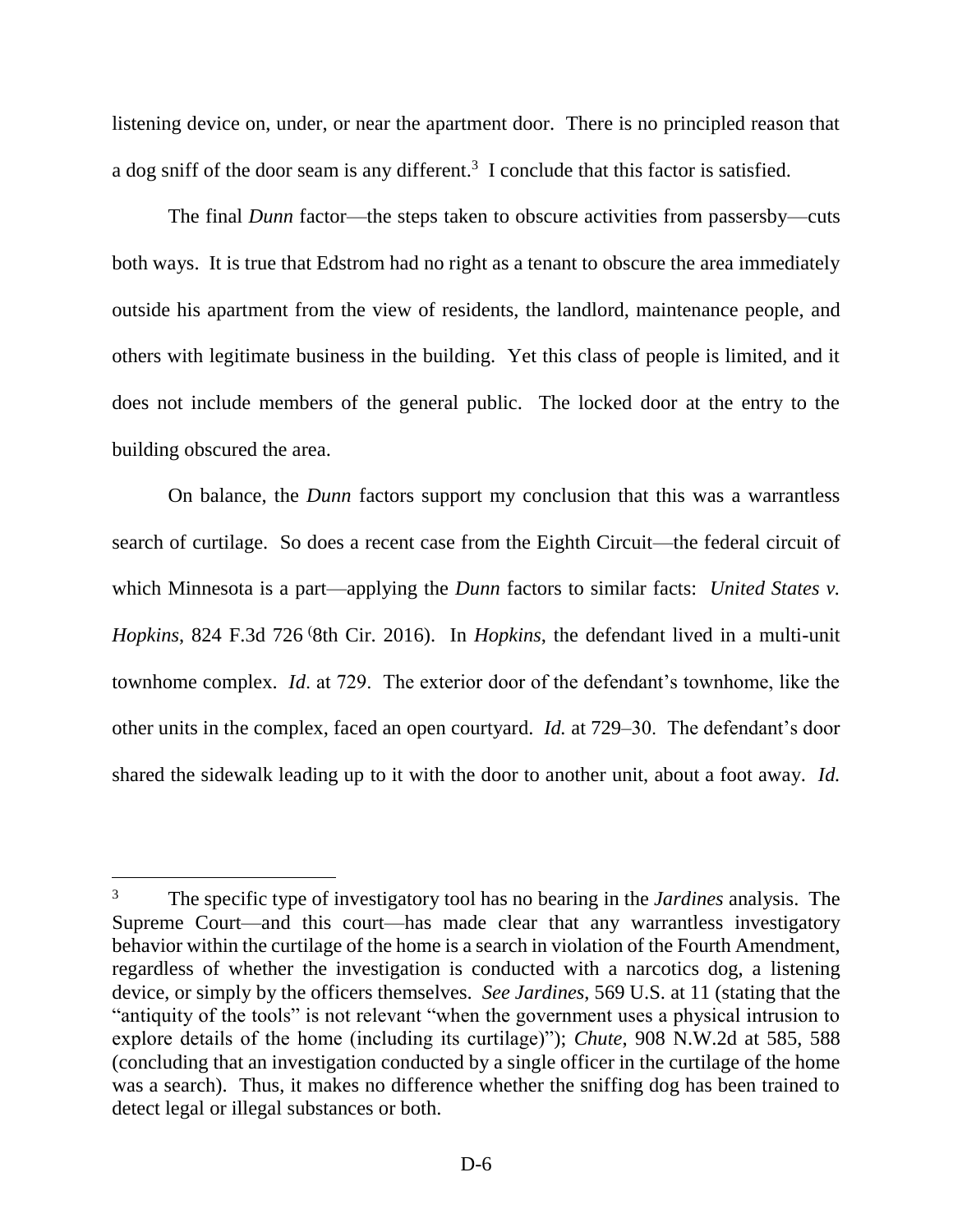The police brought a narcotics dog to sniff at the defendant's door, and the dog alerted after "sniff[ing] the creases of the door." *Id.* at 732.

Applying *Jardines* and the *Dunn* factors, the Eighth Circuit concluded that the dog sniff was a warrantless search of curtilage. The first and third *Dunn* factors were easily satisfied. *Id.* The area where the dog sniffed was immediately in front of the defendant's door, and residents would use the area in front of their doors "every day . . . as they came and went." *Id.* Furthermore, "[p]hotographic evidence show[ed] that the areas next to the doors of these apartments and along the walls [were] used for grilling and storing bicycles." *Id.* The court acknowledged that "[t]he second and fourth *Dunn* factors weigh against a finding of curtilage because the front door was not enclosed . . . and was not protected from observation by visitors." *Id.* But, the court recognized, "neither was the front porch in *Jardines.*" *Id.* The court concluded that " '[d]aily experience' also suggests that the area immediately in front of the door of the apartments in this complex is curtilage." *Id.*  (quoting *Jardines*, 569 U.S. at 7).

The majority attempts to distinguish *Hopkins* in two respects, both of which are faulty. First, the court describes the door in front of Hopkins' home as "unshared." This description does not tell the full story. In fact, the dog conducted a sniff along a cement landing that was clearly shared by two units and led to Hopkins' exterior door. *Id.* at 729. Further, the entire courtyard was open to all the residents of at least six units, as well as the general public. *Id.* at 729, 732. Second, the court describes the Eighth Circuit as having distinguished *Hopkins* from a previous curtilage case, *United States v. Brooks*, 645 F.3d 971 (8th Cir. 2011), involving the interior hallway of an apartment building. But, the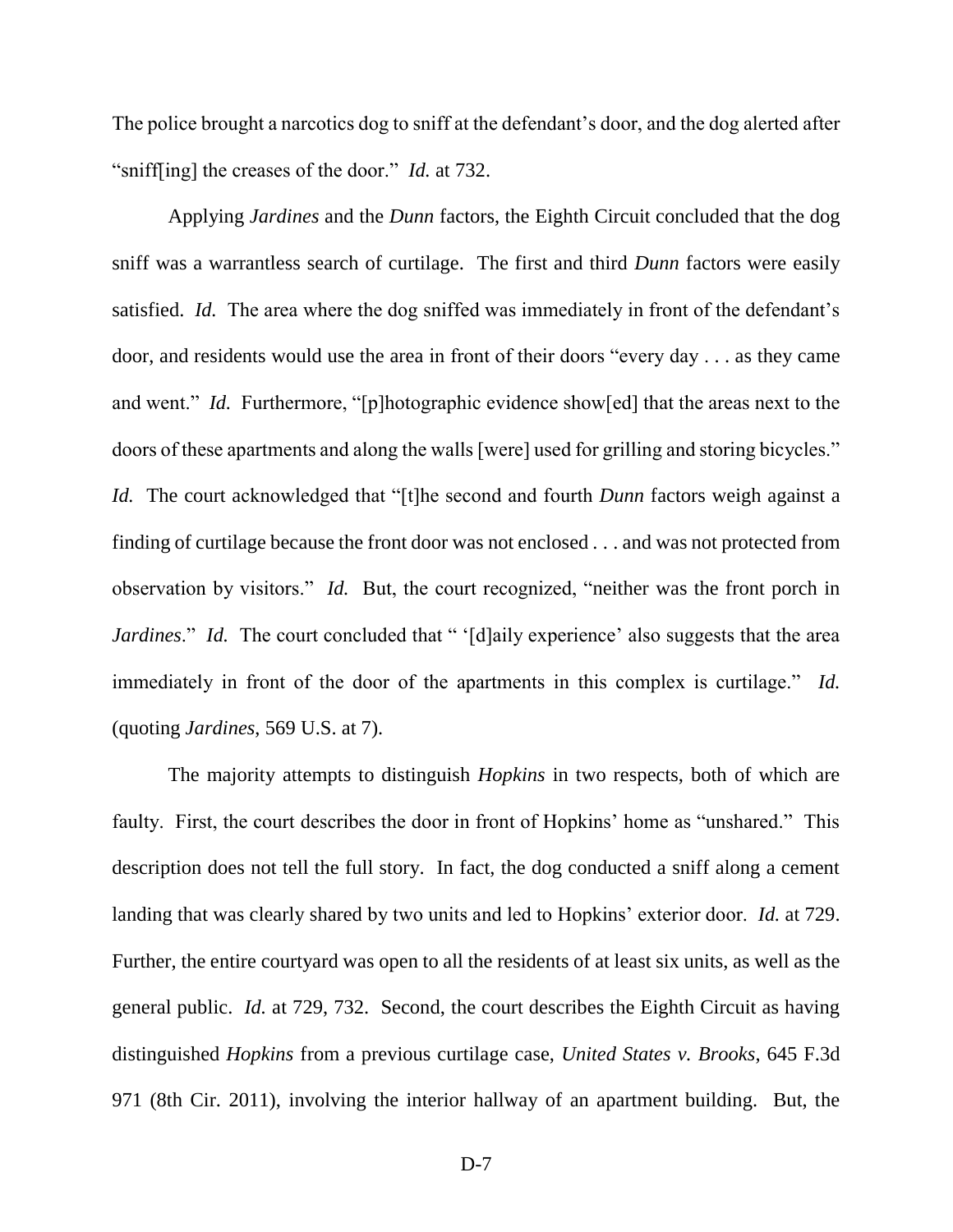Eighth Circuit's distinction was based on doctrine, not particular facts. *See Hopkins*, 824 F.3d at 732 (discussing *Brooks* and the expectation-of-privacy test from *Katz*). *Brooks* was a *Katz*/expectation-of-privacy case decided before *Jardines*. *Hopkins* was decided based on *Jardines*, which did not use the reasonable-expectation-of-privacy Fourth Amendment framework. *Id.*; *see also Jardines*, 569 U.S. at 11 (discussing the difference between the *Katz* framework and a property-based approach).

Arguably Edstrom presents an even stronger case for curtilage than *Hopkins*. The area immediately in front of Edstrom's front door was inside a locked hallway, secured against members of the public. Regardless, the ultimate conclusion is the same: people cannot be secure in their homes—whether the home is an apartment, a townhome, or a single-family house—if trained dogs can sniff the immediate surroundings of those dwellings without a search warrant.

#### III.

Respectfully, the court's narrow reading of *Jardines* undermines the rights of Minnesotans who live in multi-unit dwellings. To be sure, people of every age, race, and income level live in apartments, whether rentals or condominiums. Nevertheless, as other courts have recognized, "a strict apartment versus single-family house distinction [regarding curtilage] is troubling because it would apportion Fourth Amendment protections on grounds that correlate with income, race, and ethnicity." *United States v. Whitaker*, 820 F.3d 849, 854 (7th Cir. 2016); *State v. Kono*, 152 A.3d 1, 26 (Conn. 2016) (discussing housing disparities relative to race and income).